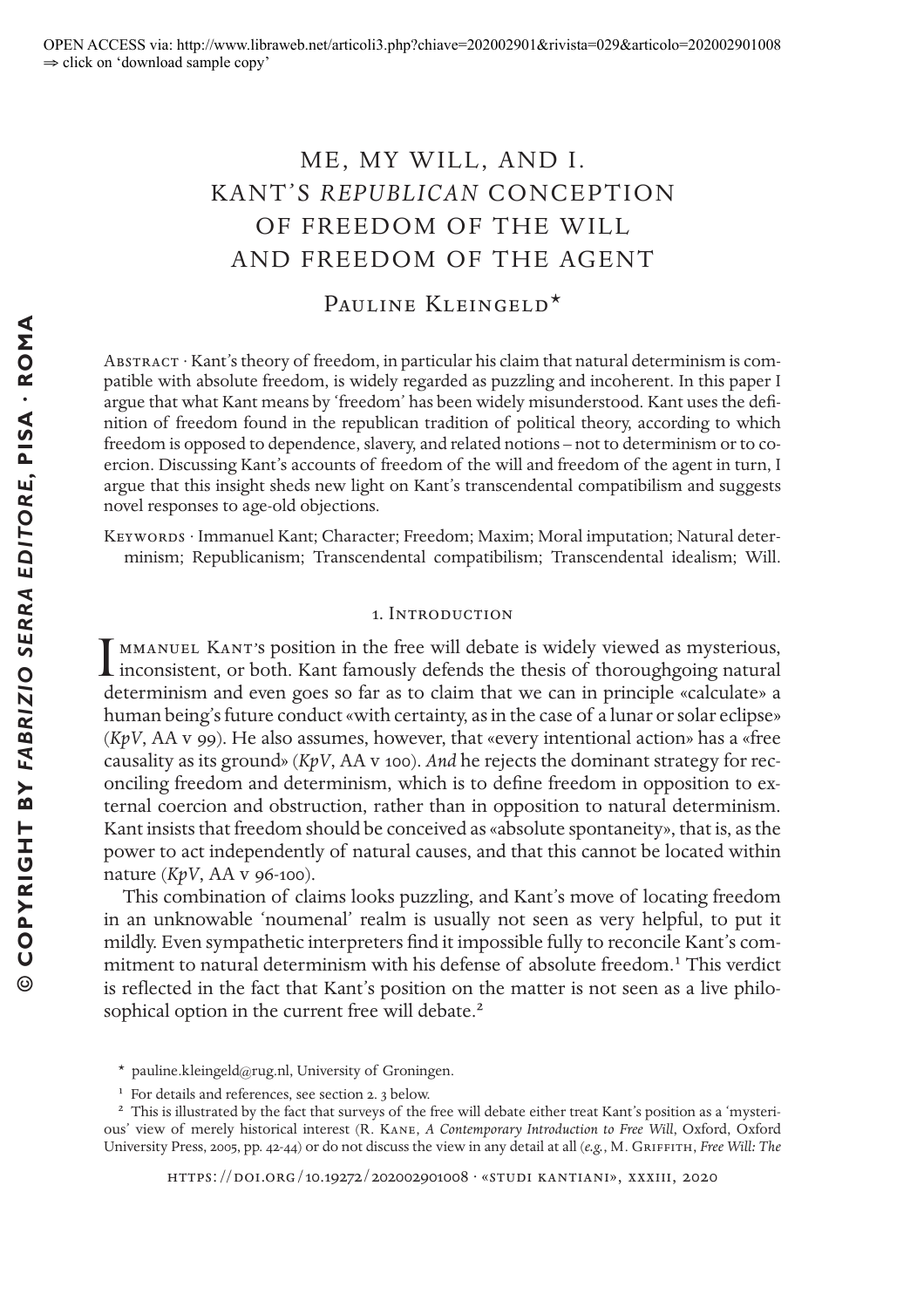In this essay, I argue that the difficulties surrounding Kant's theory of freedom stem largely from the fact that his *notion of freedom* has been misunderstood. Given that he refuses to define freedom in opposition to coercion and obstruction, it is widely taken for granted that he defines it in opposition to natural determinism. It has gone unnoticed that Kant instead employs a third, *republican* notion of freedom, according to which freedom is defined in opposition to slavery, dependence and domination. Since Kant means something different by 'freedom' than most readers assume,<sup>1</sup> it is not surprising that his theory has struck many as strange and incoherent. To illustrate the advantages of a republican reading of Kant's notion of freedom, I will show how it solves some of the most notorious problems diagnosed in the literature.

I will also argue for a second interpretive thesis, namely that we should distinguish between freedom of the *will* and freedom of the *agent*. The two are often conflated, which obscures Kant's analysis of the relation between natural determinism and noumenal freedom.

I first present the common understanding of Kant's notion of freedom, sketch his transcendental idealist defense of freedom, and outline the main difficulties associated with it in the literature (section 2). I then turn to the republican notion of freedom and show that Kant uses it in his political theory (section 3). In section 4, I argue that Kant employs the very same notion of freedom in his discussion of freedom of the will, and I illustrate how, on a republican reading, several canonical objections evaporate (section 4). In section 5, I turn to the absolute freedom of the agent. I argue that a republican reading sheds new light on Kant's conception of absolute freedom and its compatibility with natural determinism (section 5).

> 2. Kant's Position on Freedom and Determinism, and the Problems it is Thought to Face

# 2. 1. *Kant's Critique of the 'Comparative' Notion of Freedom*

As is familiar, Kant argues both that without freedom there is no genuine moral obligation or moral responsibility and that freedom cannot exist within the realm of natural determinism.2 Formulating the 'Consequence Argument' *avant la lettre*, he explains that in a deterministic world my actions are never within my control, and I am therefore never free:

For, [natural determinism] implies that every event, and consequently every action that occurs at a certain point in time, is necessary under the condition of what preceded it. Now, since the past is no longer within my control, every action that I perform must be necessary because of

Basics, New York, Routledge, 2013; M. McKENNA, D. PEREBOOM, *Free Will: A Contemporary Introduction*, New York, Routledge, 2016; T. O'CONNOR, C. E. FRANKLIN, *Free Will*, «Stanford Encyclopedia of Philosophy» [Spring 2020 Edition], ed. by E. N. Zalta, https://plato.stanford.edu/archives/spr2020/entries/freewill/).

<sup>&</sup>lt;sup>1</sup> There is at least one exception. After I presented this paper at a conference, I learned that Sven Nyholm has also briefly suggested that Kant's notion of freedom is republican (S. NYHOLM, *Revisiting Kant's Universal Law and Humanity Formulas*, Berlin-Boston, de Gruyter, 2015, pp. 9n., 25, 115).

<sup>2</sup> In one footnote, Kant calls 'predeterminism' preferable to 'determinism' (*RGV*, AA vi 49-50n.), since, on his view, a free will also needs to be 'determined', namely determined by reason. I generally use 'natural determinism' to accommodate this point.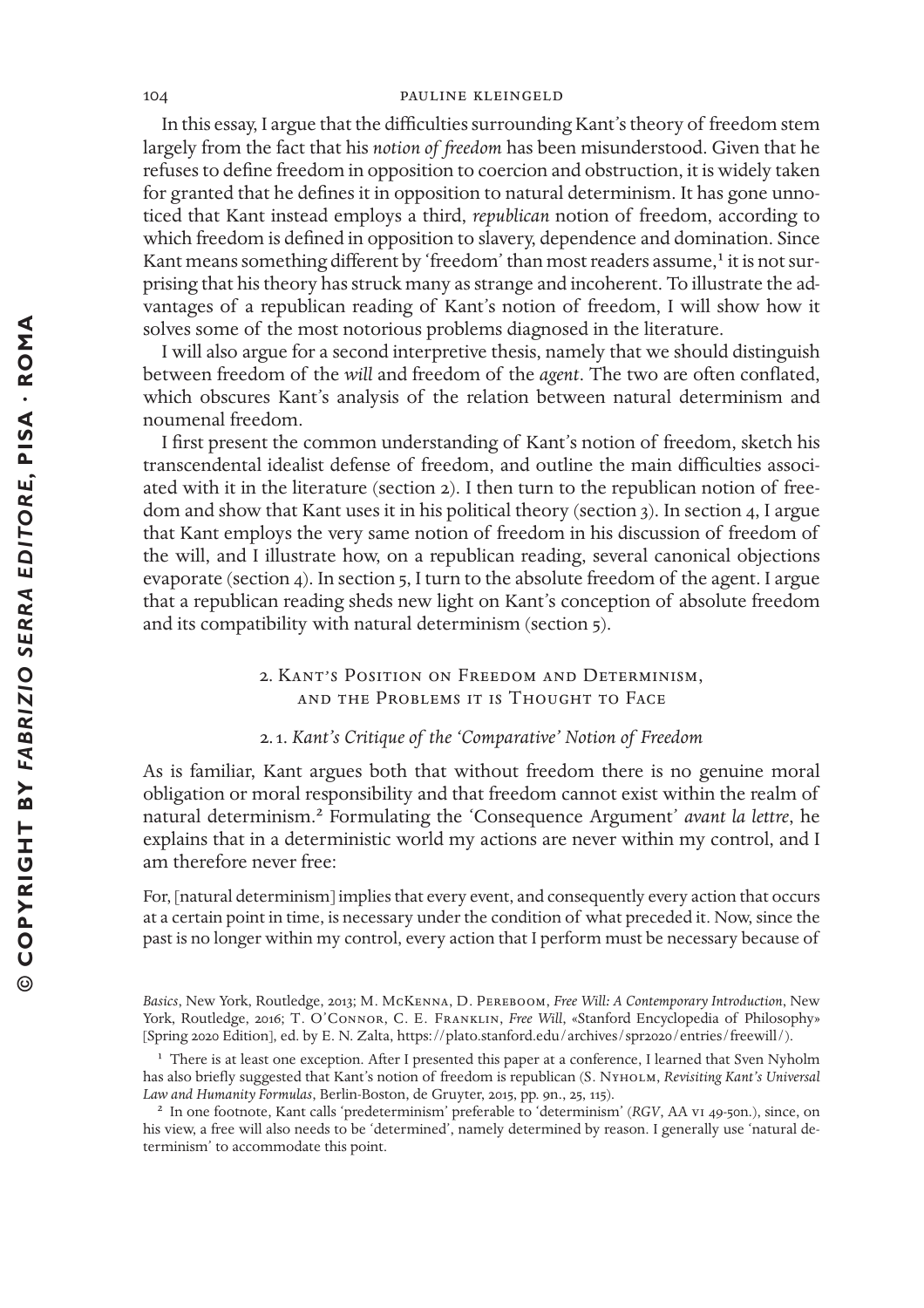determining grounds *that are not within my control*, that is, at the point in time at which I act I am never free. (*KpV*, AA v 94)

Kant acknowledges that this conclusion is challenged by those who contest the very notion of freedom it presupposes. On what he calls their «comparative» (non-absolute) conception of freedom (*KpV*, AA v 96), freedom is compatible with natural determinism. These compatibilists distinguish between free and unfree doings *within* the realm of natural determinism. Free actions, on their conception, are those deterministically caused actions that result from natural causes *internal* to the agent. The contrast class is formed by cases in which the agent is moved or obstructed by *external*  causes (though perhaps mediated by internal processes), such as cases of coercion, manipulation, and impediments of various sorts.

Kant argues that this comparative notion of freedom is entirely insufficient for moral responsibility and that it is not the «proper sense» of the term (*KpV*, AA v 97). He famously denounces it as «the freedom of a turnspit» (*KpV*, AA v 96-97). Surely there is a possible (comparative, non-absolute) sense of 'freedom' in accordance with which we can say that a turnspit turns around freely, namely when nothing else hinders its movement and, «once it is wound up, it carries out its movements of itself» due to its own inner mechanism (*KpV*, AA v 97). But we do not hold a turnspit morally responsible for turning on account of its turning 'freely' in this sense. In the same sense, we can say that a human being acts freely when it is moved to act by its own inner psychological mechanism (*KpV*, AA v 96). But just as we do not hold the turnspit morally responsible for turning, we should not hold a human agent morally responsible on account of his acting 'freely' *in this sense*. If human actions are the result of natural determinism, whatever the human being does or does not do is *necessary* given the laws of nature and causal antecedents. Then actions are *not within the agent's control*, and the agent is not morally responsible (*KpV*, AA v 97).

Kant's rejection of the 'comparative' understanding of freedom is also clear from a number of passages that must sound like utter provocations to the ears of traditional compatibilists. In discussing the famous 'gallows example' in the *Critique of Practical Reason*, for instance, Kant asserts that if a ruler threatens to hang a man unless he provides false testimony against an innocent person, it is *then* that the man becomes aware of his freedom  $(KpV, AAv_{30})$  – even though this is a clear case of external coercion.

Given Kant's criticism of the compatibilist 'comparative' notion of freedom and his defense of 'absolute' freedom, and on the assumption that there are only two options, the vast majority of interpreters assume that what he means by 'freedom' is, or in any case involves, the ability to choose among alternative possibilities in the empirical world.<sup>1</sup>

 $\alpha$  A small number of authors have proposed a compatibilist reading of Kant along Davidsonian lines (*e.g.*, R. Meerbote, *Kant on the Nondeterminate Character of Human Actions*, in *Kant on Causality, Freedom, and Objec*tivity, ed. by W. A. Harper, R. Meerbote, Minneapolis, University of Minnesota Press, 1984, pp. 138-163; H. Hudson, *Kant's Compatibilism*, Ithaca, Cornell University Press, 1994), following Davidson's own suggestions in his essay *Mental Events* (D. Davidson, *Essays on Actions and Events*, Oxford, Clarendon Press, 1980, pp. 207-227). The main problem for this reading is that it does not allow noumenal agency to have an effect in the phenomenal world, although the latter idea is clearly central to Kant's position. Consequently, this reading has not gained many adherents.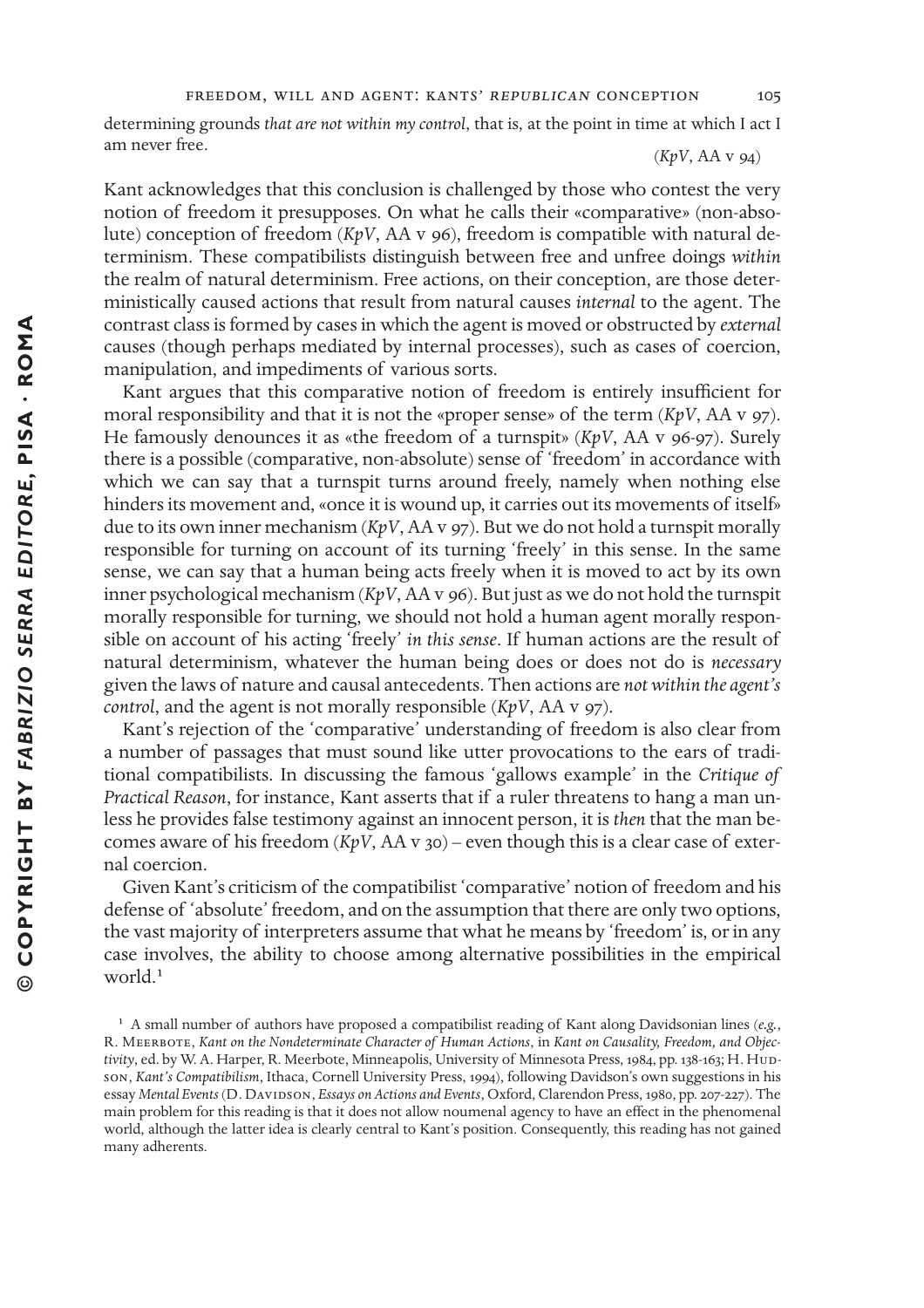#### 2. 2. *Kant's Theory of Freedom*

If absolute freedom is understood to involve genuine alternative possibilities in the phenomenal world, however, it becomes hard to see how Kant can reconcile his defense of it with his commitment to natural determinism. Yet he claims that his transcendental idealism accomplishes just this. The goal of this section is to sketch a foil against which the diagnosed difficulties, outlined in 2. 3, can be understood. Such a sketch is a rather precarious undertaking, however, given the large number of interpretive debates and the deep divisions in Kant scholarship concerning the proper understanding of Kant's transcendental idealism. I here present one possible line of interpretation, but the difficulties diagnosed in 2. 3 are not uniquely associated with the particular account I present here. $<sup>1</sup>$ </sup>

Kant's general transcendental idealist approach in the *Critique of Pure Reason* is guided by the thought that the mode of operation of our cognitive powers determines certain necessary features ('formal conditions') of the world as it appears to us.<sup>2</sup> To use an anachronistic analogy:<sup>3</sup> a functioning black-and-white TV will transform any signal it receives into a two-dimensional display in black, white, and/or grey. If we know this, we also understand that whatever appears on the screen will necessarily be two-dimensional and on the white-grey-black spectrum. Analogously, if we know how our cognitive powers operate, we have a priori knowledge of the necessary features of the world as it appears to us (the world as we cognize it).

Kant argues that this guiding thought immediately forces the distinction between «things as they appear to us» (phenomena) and their underlying ground, «things as they are in themselves» (noumena). Kant calls the latter «noumena» because they can only be *thought*. Per definition, the ground of appearances is cognitively inaccessible to us, since it is precisely the thing as it is independently of our mode of cognition. We arrive at the thought of this «unknown something» by abstracting from the way we cognize (*KrV*, A 235-260 B 294-315).<sup>4</sup>

One of Kant's core claims is that his approach provides the philosophical underpinning of the foundational, metaphysical principles of (Newtonian) natural science. Consider the principle that every event has a cause which determines it necessarily, in accordance with natural laws (*e.g.*, *KrV*, A 201 B 246-247). If this principle derives from our mode of cognition, then it is true a priori, of the world as we know it, that every event has a cause which determines it necessarily in accordance with natural laws. Put differently, in that case natural determinism is a necessary feature of the world as it

<sup>4</sup> For Kant's statements that phenomena, as such, must have «grounds» in noumena, see *KrV*, A 537 B 565, A 538 B 566, A 540 B 568, A 545 B 573, A547-548 B 575-576; see also *GMS*, AA iv 453.

<sup>&</sup>lt;sup>1</sup> For an overview of different interpretive positions, with special attention to their relevance to Kant's theory of freedom, see E. WATKINS, *Kant and the Metaphysics of Causality*, Cambridge, Cambridge University Press, 2005, ch. 5. For a discussion of the methodology of transcendental argument, see G. Gava, *Kant, the Third Anti*nomy and Transcendental Arguments, «Pacific Philosophical Quarterly», c, 2, 2019, pp. 453-481.

<sup>2</sup> See the very beginning of the «Introduction» to the *Critique of Pure Reason* (B version).

<sup>&</sup>lt;sup>3</sup> It is important, here and below when I return to this analogy, only to focus on the point for which the analogy is used. There are many respects in which the cases are *not* analogous. To mention an obvious disanalogy: in the TV case, the 'ground' of the image on my screen can be identified and described (actors in a studio, computer-generated imagery, etc.).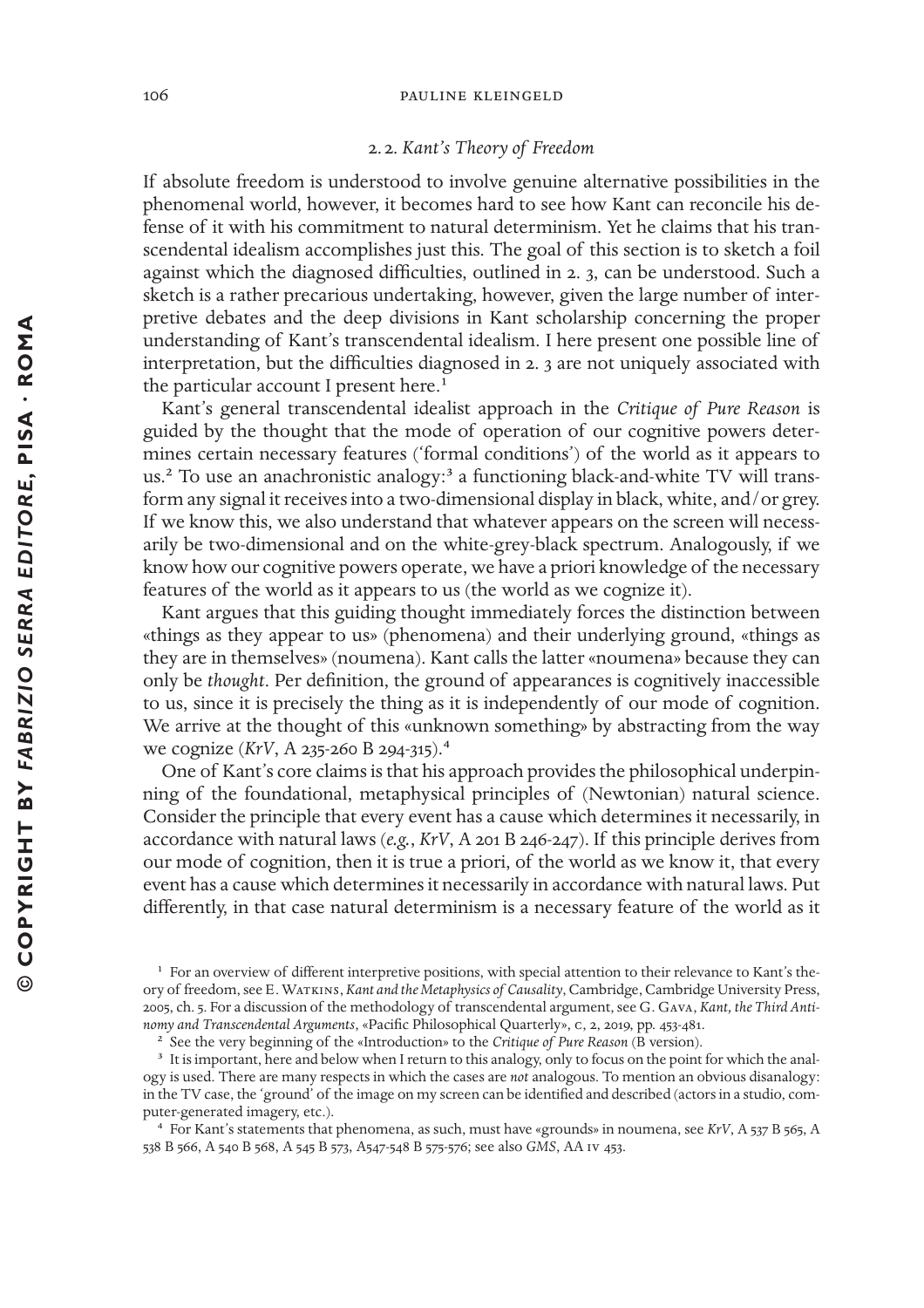appears to us. And in the *Critique of Pure Reason,* Kant provides a lengthy argument in support of the claim that this is indeed the case. This motivates his claim that we can in principle 'calculate' the future behavior of human agents.

Kant also points out, however, that his approach makes it *not contradictory* to combine the claim that the natural world is thoroughly deterministic with the idea that human beings have absolute freedom. As he argues in his discussion of the «Third Antinomy», *knowledge* of noumena is per definition impossible, but it is not impossible to *conceive* or *think* of noumena in a certain way. He claims that this makes room for the idea of absolute freedom (*KrV*, A 538-541 B 566-569). To return to the earlier analogy: if I know that whatever image appears on my TV screen must be black, white or grey, due to my TV's mode of operation, this does not make it contradictory for me to conceive of the ground of an image on my screen (say, a flower) as having color, even if, given merely my TV set and my knowledge of its operation, this ground remains entirely inaccessible to me.

Kant subsequently takes the further step of arguing, still in his discussion of the «Third Antinomy», that we may legitimately *assume* that we have absolute freedom. We happen to have a strong ground for assuming that we do, namely our consciousness of moral obligation.<sup>1</sup> Here we believe ourselves to be unconditionally obligated to act in accordance with moral laws even if doing so runs counter to all of our sensible desires. On the basis of our consciousness of moral obligation we judge that we *can* act in accordance with moral laws, which means that we assume that we can act independently of our sensible desires, that is, freely. Given that his transcendental idealism has room for this assumption, Kant argues, we may indeed believe we have absolute freedom.<sup>2</sup>

This belief clearly includes the idea that we can act on the basis of something other than sensible desires, and this, Kant writes, «we call reason» (*KrV*, A 547 B 575). He writes:

Now that this reason has causality, or that we at least represent to ourselves something of the sort in it, is clear from the *imperatives* that we give our executive powers as rules in everything practical. The *ought* expresses a type of necessity and a connection with grounds that does not occur anywhere in the whole of nature.<sup>3</sup>

(*KrV*, A 547 B 575)

<sup>1</sup> Although I cannot discuss this here, I believe that Kant defends a similar view in the *Groundwork* and the *Critique of Practical Reason* and that there is more continuity in his argument than is sometimes thought. See P. Kleingeld, *Moral Consciousness and the Fact of Reason*, in *A Critical Guide to Kant's* Critique of Practical Reason, ed. by J. Timmermann, A. Reath, Cambridge, Cambridge University Press, 2010, pp. 55-72 for Kant's argument in the *Critique of Practical Reason*; see S. Tenenbaum, *The Idea of Freedom and Moral Cognition in Groundwork III*, «Philosophy and Phenomenological Research», lxxxiv, 3, 2012, pp. 555-589 and O. Ware, *Kant's Deductions of Morality and Freedom*, «Canadian Journal of Philosophy», xlvii, 1, 2017, pp. 116-147 for the continuities in Kant's position.

<sup>2</sup> On the epistemic status of this 'assumption', which is subjectively certain (although it lacks objective justification) and hence qualifies as belief (holding-to-be-true) but not as theoretical knowledge, see *KrV*, B xxviiixxx; A 820-831 B 848-859, *KpV*, AA v 142-146, *WDO*, AA viii 137, *MS*, AA vi 354; P. Kleingeld, *The Conative Character of Reason in Kant's Philosophy*, «Journal of the History of Philosophy», xxxvi, 1, 1998, pp. 77-97; M. WILLASCHEK, Freedom As a Postulate, in *Kant on Persons and Agency*, ed. by E. Watkins, Cambridge, Cambridge University Press, 2018, pp. 102-119.

<sup>3</sup> I bracket the issue of whether Kant is speaking here of both moral and prudential imperatives or of moral imperatives alone.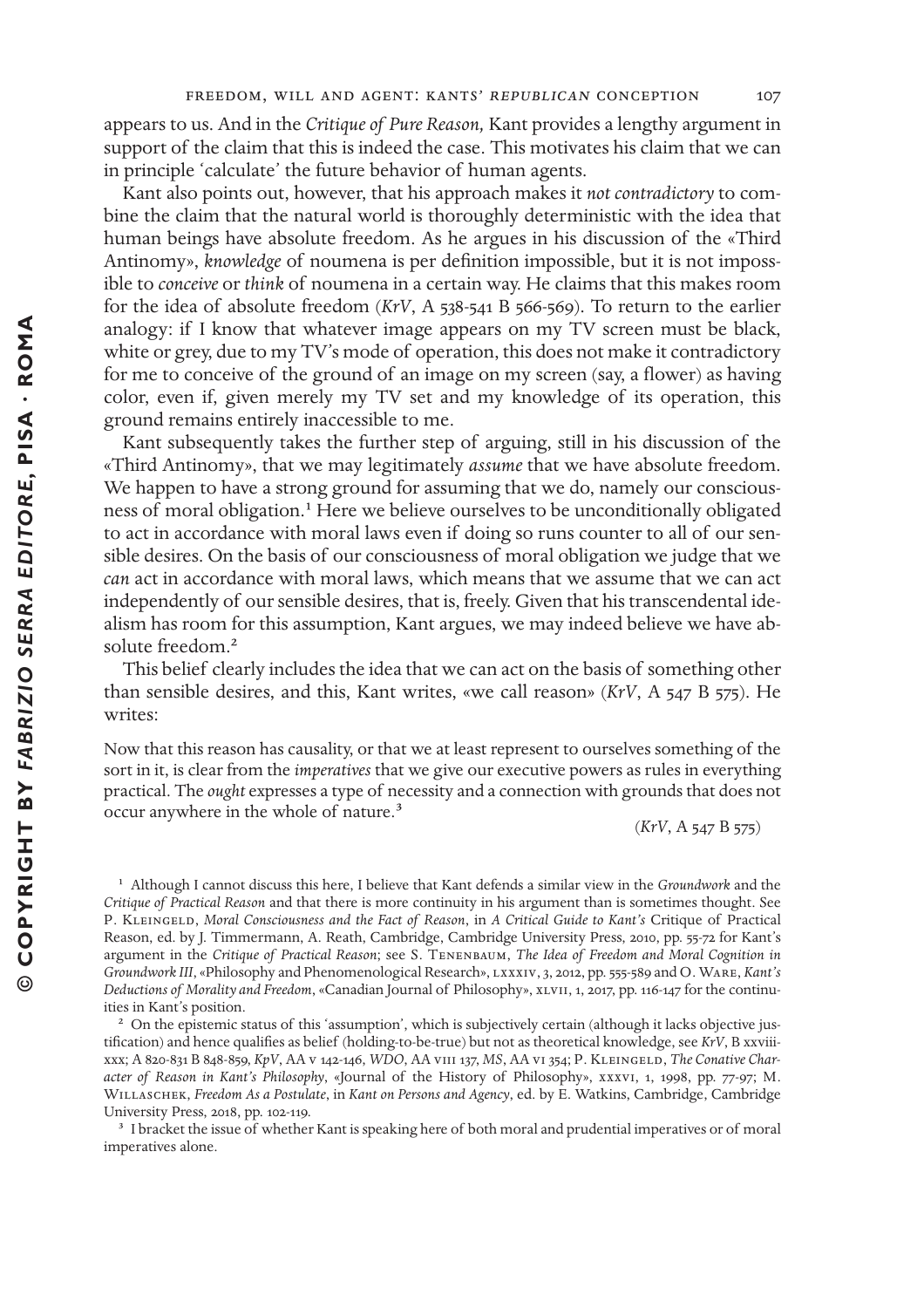Furthermore, Kant writes that we sometimes regard actual human actions as having been performed on the basis of «grounds of reason»:

At times ... we find, or at least believe we find, that the ideas of reason have actually proved their causality in regard to the actions of human beings as appearances, and that these actions have occurred not because they were determined by empirical causes, no, but because they were determined by grounds of reason. (*KrV*, A 550 B 578)

Kant here claims – stressing in the first clause of both quoted passages that this is not a matter of theoretical knowledge – that, in moral contexts, we regard reason as a cause of actions.

Kant claims that his transcendental idealism can accommodate this thought by relating moral obligation and imputation to the *noumenal ground* of the actions, namely to the agent as a thing in itself. He emphasizes the diterence between the *causal explanation* and the *moral imputation* of a phenomenal action. When we give a causal explanation, we explain the phenomenal action in terms of the *natural laws* and antecedent conditions that caused it to happen. When we impute an action to an agent and evaluate it morally, by contrast, we judge the noumenal agent in light of *moral laws* and assume that he can act independently of natural causes.

As an example, Kant mentions the case of a malicious lie. He asserts that we can *explain the agent's lie* in terms of *natural laws* and empirical causal antecedents, such as his natural psychological tendencies, upbringing, bad company, and so on (*KrV*, A 554- 555 B 582-583). When we nevertheless hold him morally responsible for the lie and blame him, we do something entirely diterent: we *judge the agent* in light of *moral laws* and presuppose that he «could have and ought to have» behaved differently:

This blame is based on a law of reason, whereby one regards reason as a cause that, regardless of all the empirical conditions just mentioned, *could have and ought to have determined* the conduct of the human being *dierently*.

(*KrV*, A 555 B 583, emphasis added; cf. *KpV*, AA v 95-96)

We judge that his lie «stood directly under the power of reason» and was «determined independently of sensibility» (*KrV*, A 556-557 B 584-585).

# 2. 3*. Common Diagnoses of Important Diculties*

To many readers, Kant's position as setched above seems strained, if not downright incoherent. In the liar example, Kant seems to assume the existence of alternative empirical possibilities – to lie or not to lie. Hence Kant is taken to assume that we are «free to act in ways other than we are causally determined to act», that is, to employ a «contra-causal» notion of freedom.<sup>1</sup> But this seems incompatible with the natural determinism he defends.

Most interpreters hold that freedom, according to Kant, consists in an *ability to choose*. The relevant choice can be conceived as the choice between moral and im-

<sup>&</sup>lt;sup>1</sup> H. E. ALLISON, *Kant's Theory of Freedom*, Cambridge, Cambridge University Press, 1990, pp. 43, 52.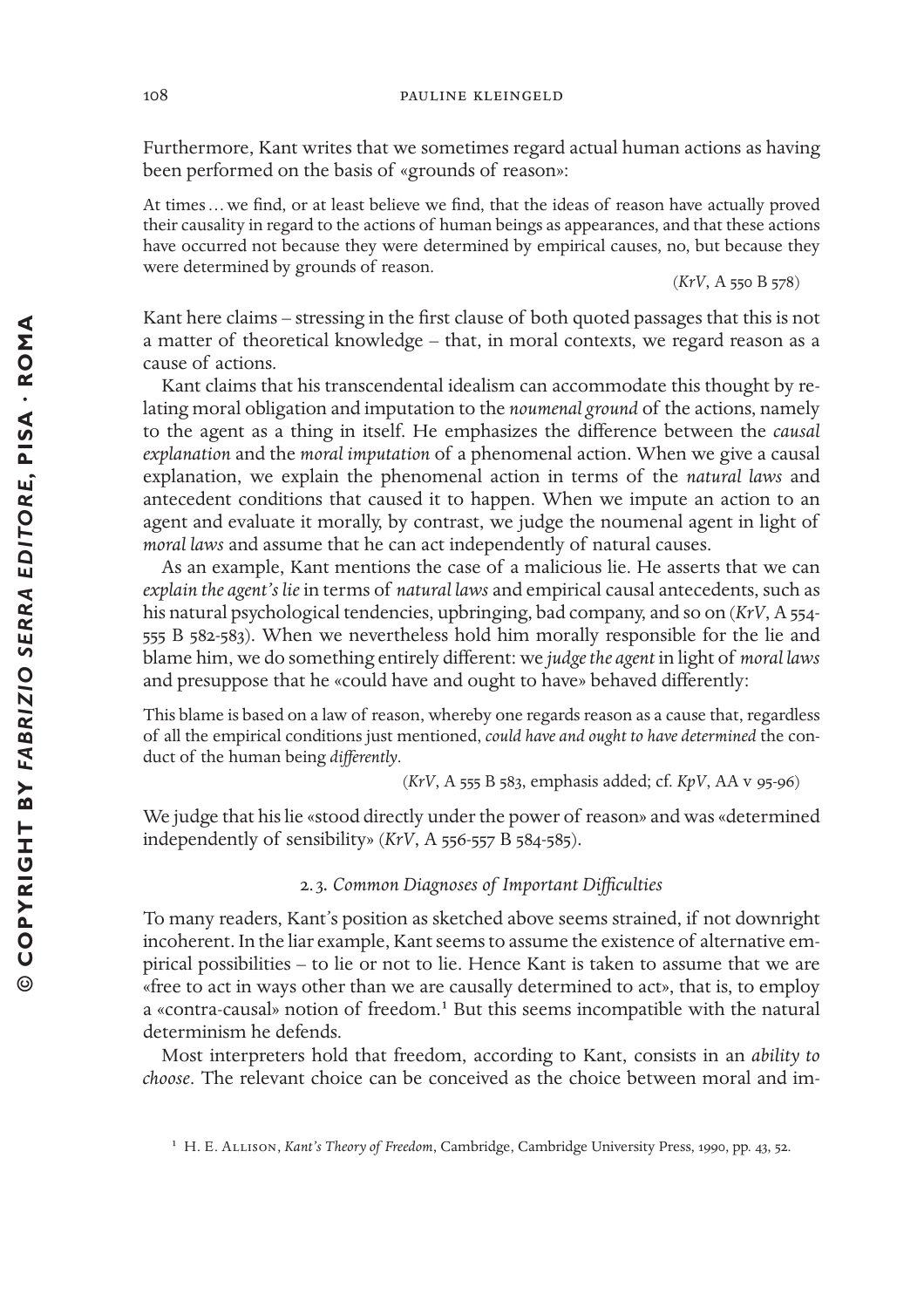moral *actions*,<sup>1</sup> moral and immoral *maxims*, or as the choice of one's *most fundamental maxim* – either the maxim of duty or the maxim of self-love – which guides one's adoption of lower-level maxims.<sup>2</sup> Other interpreters defend the view that the relevant ability should be conceived as *asymmetrical*. On their view, freedom, as independence from sensibility, consists not in the ability to choose between moral and immoral options, but in the capacity to choose to do what morality demands. This thus restricts the range of options to morally *right* actions or maxims.<sup>3</sup>

Despite these differences concerning interpretive details, there is wide agreement in the literature that Kant's reconciliation of freedom with natural determinism is unsuccessful. If the thesis of determinism is true, then all my future behavior is already predetermined. This makes it hard to see how I could ever avoid future moral failures, and if I cannot, then it will not only be *untrue* to say, later, that I 'could have and ought to have' behaved differently but also *unjust* to blame *me* for doing what I did. Conversely, if two or more alternative empirical actions are within my control (say, to lie or not to lie), then it is hard to see how this can be squared with Kant's commitment to natural determinism and the *predictability* of my actions. Furthermore, given natural determinism, it seems that the ability to act otherwise would require, rather implausibly, an ability to change the laws of nature and/or the course of history. After all, different phenomenal options would require different causal antecedents, since otherwise the chosen action would lack a sufficient causal explanation.<sup>4</sup>

Equally puzzling, in the eyes of many, is the fact that Kant explicitly *denies* that freedom consists in the capacity to choose whether or not to act morally (*MS*, vi 226). It would seem that when Kant blames a liar for lying, he must be assuming that his freedom consists precisely in his capacity to choose whether or not to lie. So it seems unclear why he would deny this.

Within Kant scholarship, some have addressed these problems by arguing that Kant's commitment to determinism is weaker than it seems. For example, it has been argued that Kant's discussion of the «Second Analogy» in the *Critique of Pure Reason* does not rule out that some phenomena (viz., human actions) have free causes.<sup>5</sup> Others have argued that Kant considers the principle of natural causal determinism to be merely regulative,<sup>6</sup> or that his defense of determinism leaves open alternative

 $\odot$ 

d *E.g.*, M. Kohl, *Kant on Determinism and the Categorical Imperative*, «Ethics», cxxv, 2, 2015, pp. 331-356; B. Vil-HAUER, *Immanuel Kant*, in *The Routledge Companion to Free Will*, ed. by K. Timpe, M. Griffith, N. Levy, New York, Routledge, 2017, pp. 343-355.

<sup>2</sup> R. Bader, *Kant on Freedom and Practical Irrationality*, in *The Idea of Freedom: New Essays on the Interpretation and Signi+cance of Kant's Theory of Freedom*, ed. by D. Heide, E. Titany, Oxford, Oxford University Press, forthcoming.

V A. W. Wood, *Kant's Compatibilism*, in *Self and Nature in Kant's Philosophy*, ed. by A. W. Wood, Ithaca, Cornell University Press, 1984, pp. 73-101 (77-82); J. Timmermann, *Kant's Groundwork of the Metaphysics of Morals: A Commentary*, Cambridge, Cambridge University Press, 2007, pp. 164-167.

R Cf. J. Timmermann, *Sittengesetz und Freiheit: Untersuchungen zu Immanuel Kants Theorie des freien Willens*, Berlin, de Gruyter, 2003, p. 113; Wood, *Kant's Compatibilism*, p. 92; Watkins, *Kant and the Metaphysics of Causality*, ch. 5; Vilhauer, *Immanuel Kant*.

<sup>&</sup>lt;sup>5</sup> M. WOLFF, *Kant über Freiheit und Determinismus*, in *Kants Metaphysik der Sitten in der Diskussion*, ed. by B. Tuschling, W. Euler, Berlin, Duncker & Humblot, 2013, pp. 27-42 (27-30).

G J. Bojanowski, *Ist Kant ein Kompatibilist?*, in *Sind wir Bürger zweier Welten? Freiheit und moralische Verantwortung im transzendentalen Idealismus*, ed. by M. Brandhorst, A. Hahmann, B. Ludwig, Hamburg, Meiner, 2012, pp. 59-76 (74).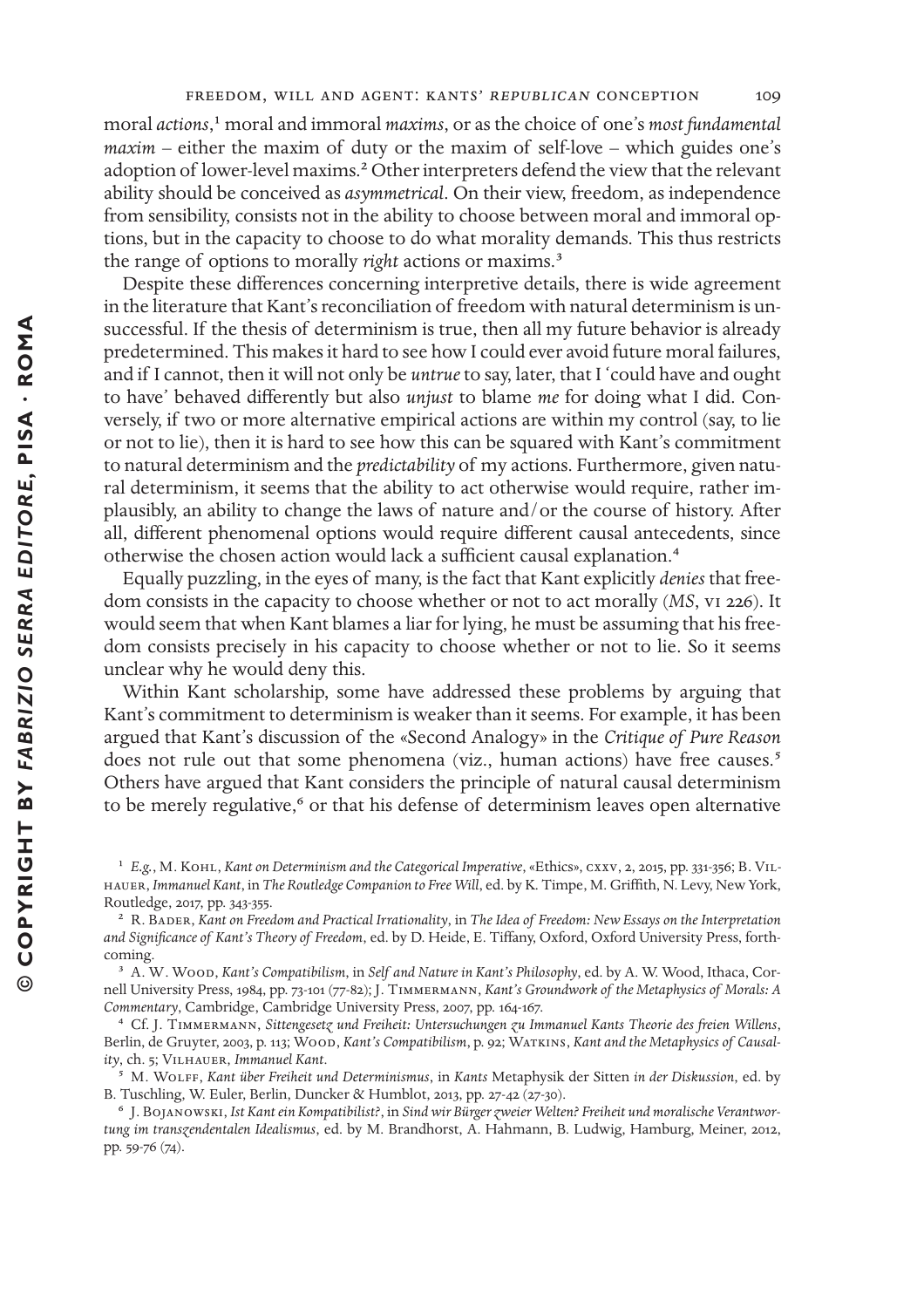possibilities for the future.<sup>1</sup> On these lines of interpretation, however, it is impossible fully to integrate Kant's repeated statements that it is in principle possible to calculate future human behavior (*KpV*, AA v 99, and similar claims elsewhere, *e.g.*, *KrV*, A 539 B 567, A 549-550 B 577-578).

A further notorious difficulty is the fact that Kant identifies «a free will» with «a will under moral laws» (*GMS*, iv 446-447). This passage is often read as meaning that only a morally good will is a free will, or that a free will is restricted to choosing what is good, and then the statement leads to an obvious objection. It seems to entail that agents who act impermissibly do not have a free will. But if they do not, they cannot be morally responsible for their bad actions. This classic objection is known as the Reinhold–Sidgwick objection (although, ironically, Reinhold in fact presents it as an objection made by *others* and aims to defend Kant against it).2 In response, Henry Allison and Jochen Bojanowski, among others, have pointed out that Kant is not philosophically committed to the problematic position attributed to him, and that he speaks of a will *under* moral laws rather than a good will.<sup>3</sup> Nevertheless, the wording of the passage at issue remains cryptic.

Given that these difficulties constitute serious problems, it is not surprising that leading commentators view Kant's theory of freedom as a «mystery»<sup>4</sup> or as «utterly unacceptable»,<sup>5</sup> with some concluding that «[u]ltimately, even the most charitable interpretation of Kant's attempt to reconcile the closed causal system of natural determinism and free will is bound to fail».<sup>6</sup> Nor is it surprising that Kant's theory of freedom does not have any champions in the current free will debate.<sup>7</sup>

# 3. Kant's Republican Notion of Freedom

What has gone unnoticed in the literature is that Kant in fact employs a *republican* notion of freedom. Rather than opposing freedom to natural determinism or to external coercion, he opposes it to *dependence, slavery, domination, despotism* and related notions. Positively speaking, and in line with core ideas of the republican tradition in political theory, he sees freedom as *independence, being one's own master, having control, and having autonomy.* This reading of Kant's notion of freedom sheds new light on his conception of freedom of the will and freedom of agents, as I argue in subsequent

R Kane, *A Contemporary Introduction to Free Will*, p. 44.

<sup>&</sup>lt;sup>1</sup> L. ALLAIS, *Manifest Reality: Kant's Idealism and his Realism*, Oxford, Oxford University Press, 2015, pp. 303-308.

<sup>2</sup> K. L. Reinhold, *Briefe über die Kantische Philosophie*, ed. by M. Bondeli, Basel, Schwabe, 2008 [1792], pp. 185-187 [267-269]; see also P. Guyer, *The Struggle for Freedom: Freedom of Will in Kant and Reinhold*, in *Kant on Persons and Agency*, ed. by E. Watins, Cambridge, Cambridge University Press, 2018, pp. 120-137.

<sup>&</sup>lt;sup>3</sup> ALLISON, *Kant's Theory of Freedom*, pp. 39-40, 94-99, 133-136; J. BOJANOWSKI, *Kants Theorie der Freiheit: Rekonstruktion und Rehabilitierung*, Berlin, de Gruyter, 2006, chs. 7-8.

<sup>&</sup>lt;sup>5</sup> A. W. Wood, *Kantian Ethics*, Cambridge, Cambridge University Press, 2008, p. 141.

G Timmermann, *Kant's Groundwork*, p. 166.

 $\frac{7}{10}$  Christine Korsgaard's fictionalist account is an exception. She reads Kant as saying that the knowledge that one's choices are determined must be «simply ignored» in acting and that «the point is not that you must *believe*  that you are free, but that you must choose *as if* you were free». She adds that «you will believe that your decision is a sham, but it makes no difference» (C. KORSGAARD, *Creating the Kingdom of Ends*, Cambridge, Cambridge University Press, 1996, pp. 162-163). It is hard to find this view in Kant's texts, though, not to mention the problem that believing my decision to be a sham also means believing my moral responsibility to be a sham.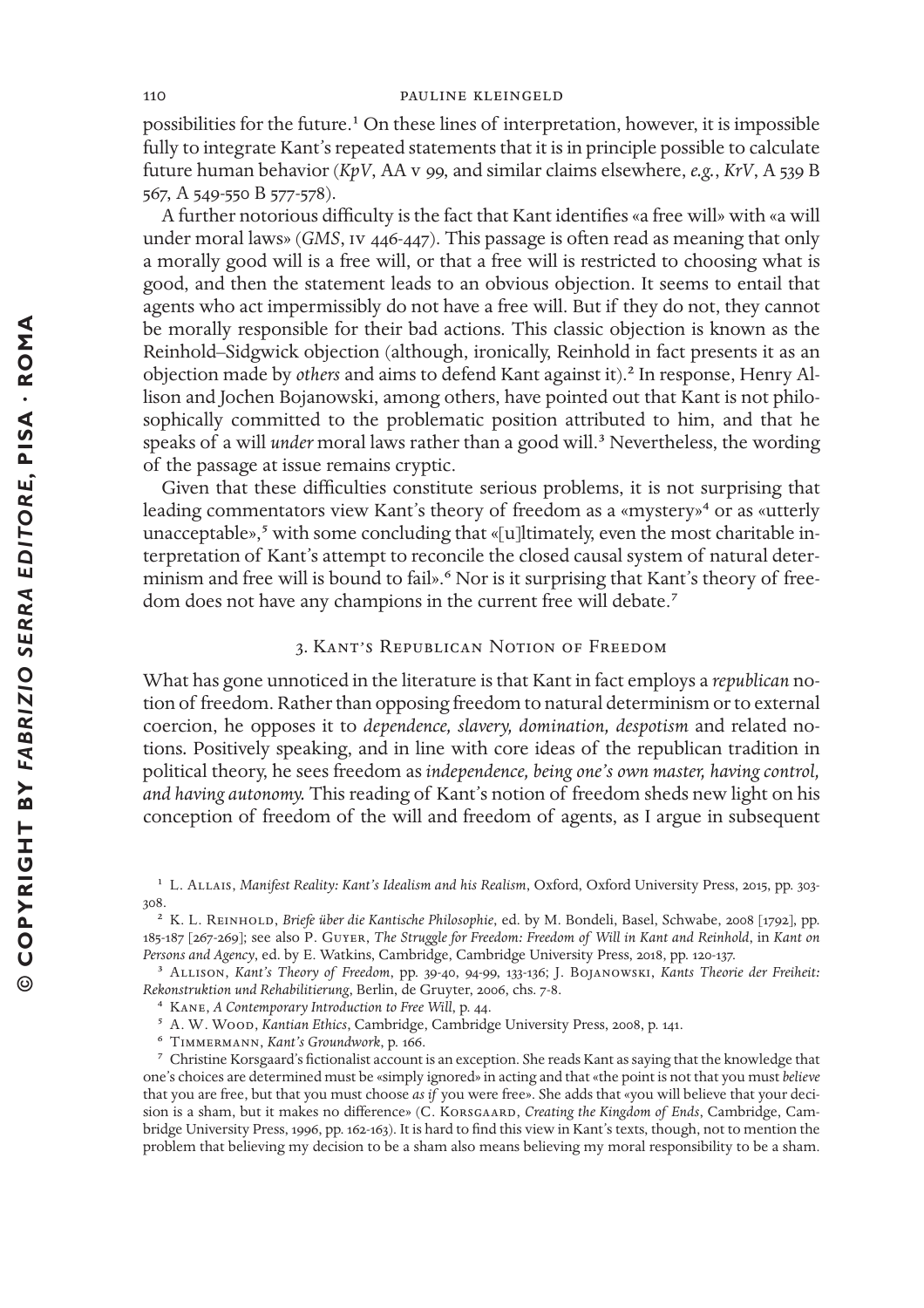sections. Here, I first explicate the republican notion of freedom and show that Kant uses it in his political philosophy.

The republican conception of freedom as non-domination or independence is well known by now in discussions of political freedom. Over the past few decades, Quentin Skinner<sup>1</sup> and Philip Pettit,<sup>2</sup> among others, have re-introduced this conception into debates in political philosophy. On the republican view, political freedom consists not in having options, and not in non-interference, but in non-domination – more specifically, in not *being under the power* of the *arbitrary* choice of *another*.

Slavery is the paradigmatic example of unfreedom. An enslaved person is subject to the jurisdiction of a 'master'. The master has unilateral power over the slave and can decide to use the latter at his discretion. The slave is unfree regardless of whether the master actively coerces him; having a so-called 'benevolent master'<sup>3</sup> does not turn the slave into a free person. Thus, unfreedom does not so much consist in not being coerced as in having no protection against coercion. Unfreedom consists in not being independent of arbitrary coercion. In the republican tradition, this way of conceiving of unfreedom is extended to other forms of subordination. The subjects in a despotic state, who are subordinated to the arbitrary will of a despot, are unfree. Those living under the dominion of a colonial power are unfree. Oppressed groups may fight for 'liberation' and 'emancipation' – again in terminology associated with the masterslave relation.

Those within the republican tradition of political philosophy typically hold that freedom and equality are two sides of the same coin, meaning that the genuine freedom of citizens can be secured only within a community of equals. This is the republic. The republican tradition includes different views, however, as to the political institutions required to ensure freedom. Among early modern republican theorists, some, such as the Federalists, argued that freedom requires a system of checks and balances, to be instituted by public law. Others, such as Jean-Jacques Rousseau, emphasized that public laws must issue from collective legislation by the citizens themselves. All brands of republicanism agree, however, that freedom is opposed to subjection to the *arbitrary* (discretionary) power of *another* and that it requires the rule of law.

Note that the republican ideal of freedom and equality *among citizens* can be combined with the denial of citizenship status, partly or fully, to the vast majority of people affiliated with a particular republic. Children, women, enslaved persons, colonized peoples, Jews, foreign residents, certain racialized groups, and economically dependent males are some of the categories who were regularly excluded from full citizenship status in early modern republican theory and practice – with many individuals falling under several of these categories simultaneously.

Kant clearly belongs to the republican tradition of political theory, and he regards both the separation of powers and collective self-legislation as essential. In the *Metaphysics of Morals* he equates «freedom» with «independence from being compelled by

<sup>&</sup>lt;sup>1</sup> Q. SKINNER, *The Idea of Negative Liberty: Philosophical and Historical Perspectives, in Philosophy in History: Essays in the Historiography of Philosophy*, ed. by R. Rorty, Q. Sinner, J. B. Schneewind, Cambridge, Cambridge University Press, 1984, pp. 193-221; IDEM, *Liberty before Liberalism*, Cambridge, Cambridge University Press, 1998.

<sup>&</sup>lt;sup>2</sup> P. PETTIT, *Republicanism: A Theory of Freedom and Government*, Oxford, Oxford University Press, 1997.

<sup>&</sup>lt;sup>3</sup> 'So-called' since if he were really benevolent, he would not have slaves.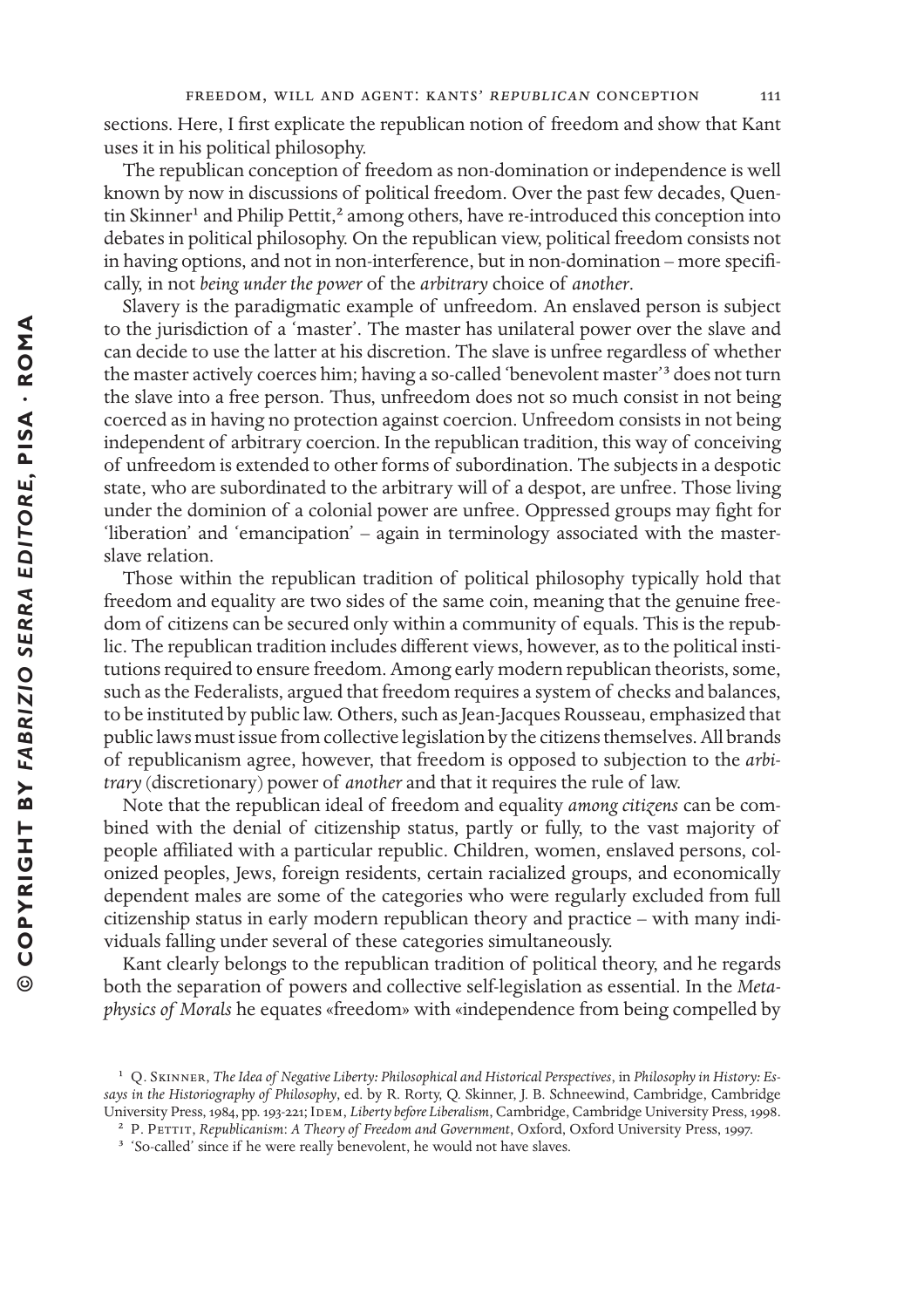another's choice» (*MS*, AA vi 237). In the «Doctrine of Right», he argues that the only way for each and every ('active') citizen to be free in this sense – that is, the only way for citizens to avoid being subject to the power of another who rules over them at his personal discretion – is for all citizens to unite and collectively give public laws to which they are all equally subject. In order to enable the separation of powers, legislation should take place via a representative system rather than a (direct) democracy. Citizens should have the right to vote for representatives and legislate through these delegates (*MS*, AA vi 314). Kant holds that this political system, which he calls «a pure republic», is «the only constitution that accords with right» (*MS*, AA vi 340).

The freedom of the citizens, thus conceived, consists in their living under their own laws. Their freedom consists neither in the absence of laws nor in the ability to decide whether to obey the law, let alone in their being able to break the law. They *can* break the law, of course, but this is not what their political freedom consists in. Their freedom consists in their autonomy, that is, in the fact that the laws which they ought to obey are *their own* laws rather than the heteronomous dictates of a despot.

Kant only started to defend active citizen voting rights in the 1790s, but his commitment to republicanism and the associated notion of freedom are found throughout his work from the Critical period (and before). For example, it is evident in his *Feyerabend Lectures on Natural Law* (1784), which he held during the months in which he was writing the *Groundwork* (*e.g.*, *V-NR*/*Feyerabend*, AA xxvii 1383), and it is found in the political analogies that Kant uses in the *Groundwork* and the *Critique of Practical Reason*, as will become clear below. During the 1780s, the *idea* of the republic served as a counterfactual normative criterion to be used by an enlightened autocrat: the ruler should give laws to the people that the people «could» adopt themselves.<sup>1</sup> For the purposes of this paper, it is not necessary to pursue the development of Kant's political theory. What matters here is merely that Kant's conception of political freedom clearly stands in the republican tradition.

Note, however, that Kant restricts full ('active') citizenship status, even in the *Metaphysics of Morals*, to (economically, socially, civilly) independent adult males (*MS*, vi 314-315). While he argues that men ought to have the opportunity to work their way up to independence and active citizenship, Kant flatly denies this right to women, with reference to the «natural superiority» of men (*MS*, v<sub>1</sub> 279, 314). This matches his description of the distinct «characteristics» and separate «vocation» of women in his Anthropology lectures (*e.g.*, *Anth*, vii 303-311). In the early *Observations on the Feeling of the Beautiful and the Sublime* (1764), Kant wrote: «I hardly believe that the fair sex is capable of principles», claiming that women have a separate kind of virtue that involves «nothing of ought, nothing of must, nothing of obligation» (*GSE*, AA ii 232). Kant does not seem to have ever completely renounced this assessment. In order to avoid representing his views as more egalitarian than they seem to have been, I will therefore follow his use of male pronouns.2

<sup>&</sup>lt;sup>1</sup> WA, AA vIII 39; see P. KLEINGELD, Moral Autonomy as Political Analogy: Self-legislation in Kant's Groundwork *and the* Feyerabend Lectures on Natural Law, in *The Emergence of Autonomy*, ed. by S. Bacin, O. Sensen, Cambridge, Cambridge University Press, 2019, pp. 158-175 (169-170).

<sup>&</sup>lt;sup>2</sup> See P. KLEINGELD, *On Dealing with Kant's Sexism and Racism*, «SGIR Review», II, 2, 2019, pp. 3-22 for further references and discussion.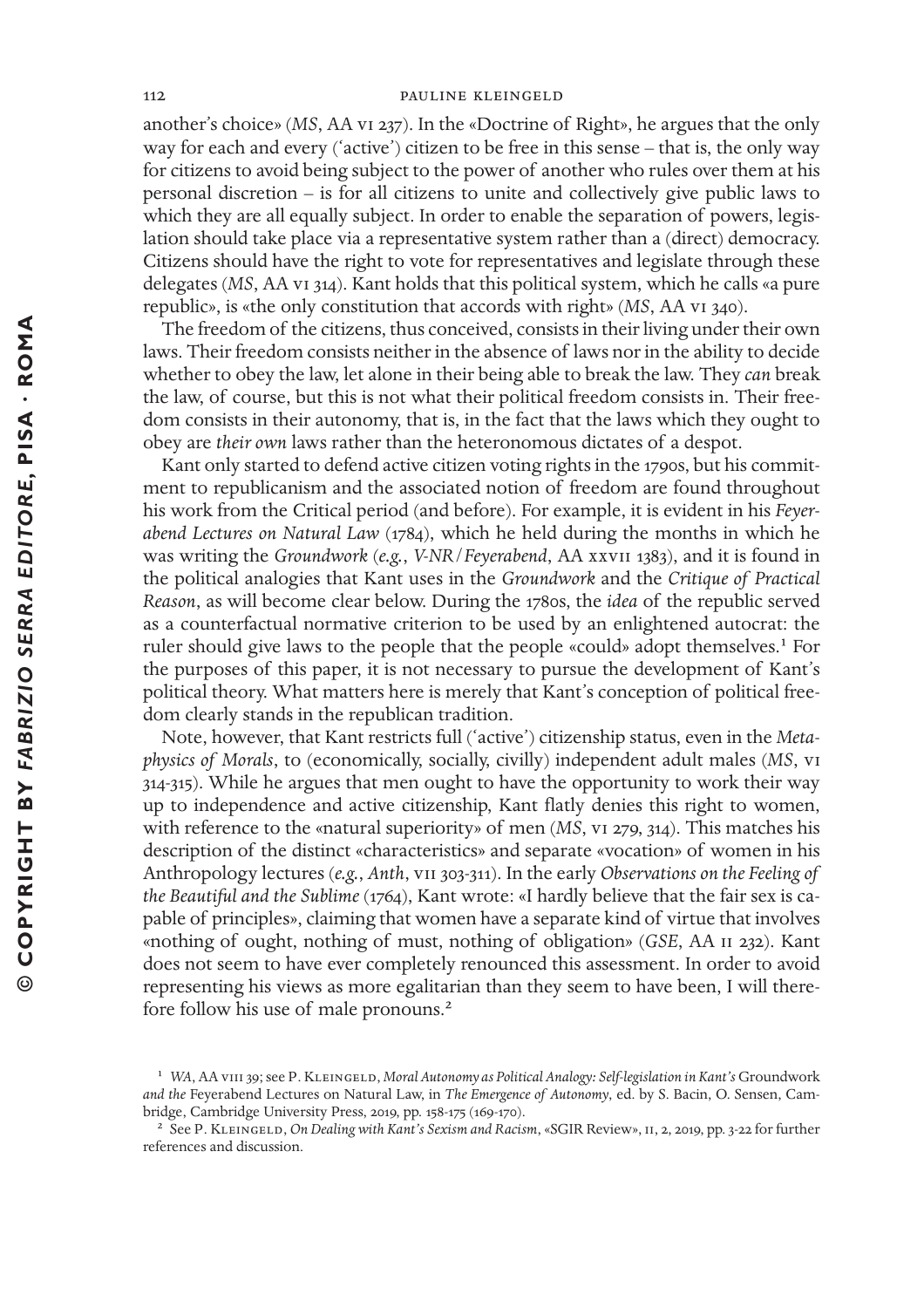# 4. Republican Freedom of the Will

The new prominence of the republican notion of freedom in current political theory has not yet led to its reintroduction into the free will debate. In the early modern free will debate, however, the republican understanding of freedom was quite common, and Kant is a case in point.<sup>1</sup> There are striking terminological similarities between his discussion of political freedom, on the one hand, and his discussion of freedom of the will, on the other.<sup>2</sup>

I discuss freedom of the will and freedom of the agent in turn, although these topics are of course intimately related. Kant conceives of the will as an agent's capacity to act on the basis of reasoning. The issue of freedom of the will concerns the determination of the *content* of an agent's will, that is, its end or object. For Kant, the question here is whether reason alone can determine the object of the will, *independently of sensible desire*. The issue of freedom of the agent concerns the *causality* of the agent in determining his will. The question here is whether an agent can act *independently of natural determinism*.

Attributions of moral responsibility, according to Kant, presuppose both the freedom of the will and the absolute freedom of the agent in acting. I aim to show that in each case Kant uses a republican notion of freedom. Kant also phrases the distinction in terms of that between «practical freedom» and «transcendental freedom». He explicates practical freedom in terms of freedom of the will (*KrV*, A 534 B 562; A 800- 804 B 828-832; *KpV*, AA v 167), and he equates transcendental and absolute freedom (*KpV*, AA v 98). Because Kant's discussion of 'practical freedom' is associated with exegetical debates concerning the relation between the «Dialectic» and the «Canon» of the first *Critique*, which I do not have the space to address here, I bracket this term in this paper. I discuss transcendental or absolute freedom in section 5.

### 4. 1. *Freedom of the Will*

Imputing an action *to me* presupposes that my will is not determined by my sensible desires in accordance with the «mechanism of nature», Kant writes. For if it were, «my will would not be my own but the will of nature» (*V-NR*/*Feyerabend*, AA xxvii 1322). I could not be morally responsible for willing what I will, since my will would be determined by sensible desires resulting from natural causal processes that extend infinitely into the past before I even existed. And if I am not responsible for the content of my will, then I cannot be responsible for performing the corresponding actions. Thus, the moral imputation of actions to an agent presupposes that the agent's will is free. But what does Kant mean by freedom of the will?

 $1$  For an important contemporaneous example, see Rousseau's statement that «moral freedom ... alone makes man truly the master of himself; for the impulsion of mere appetite is slavery, and obedience to the law one has prescribed to oneself is freedom» (J. J. Rousseau, *The Social Contract*, in The Social Contract *and Other Later Political Writings*, ed. by V. Gourevitch, Cambridge, Cambridge University Press, 1997 [1762], boo i, ch. 8.3).

<sup>&</sup>lt;sup>2</sup> The republican context of Kant's notion of freedom also illuminates other aspects of his moral theory, such as his prohibition of using persons 'merely as a means'. Kant, like many others in the republican tradition, uses this locution to express the opposite of freedom (*e.g.*, *V-MP-L1* - *Pölitz*, AA xxviii 268).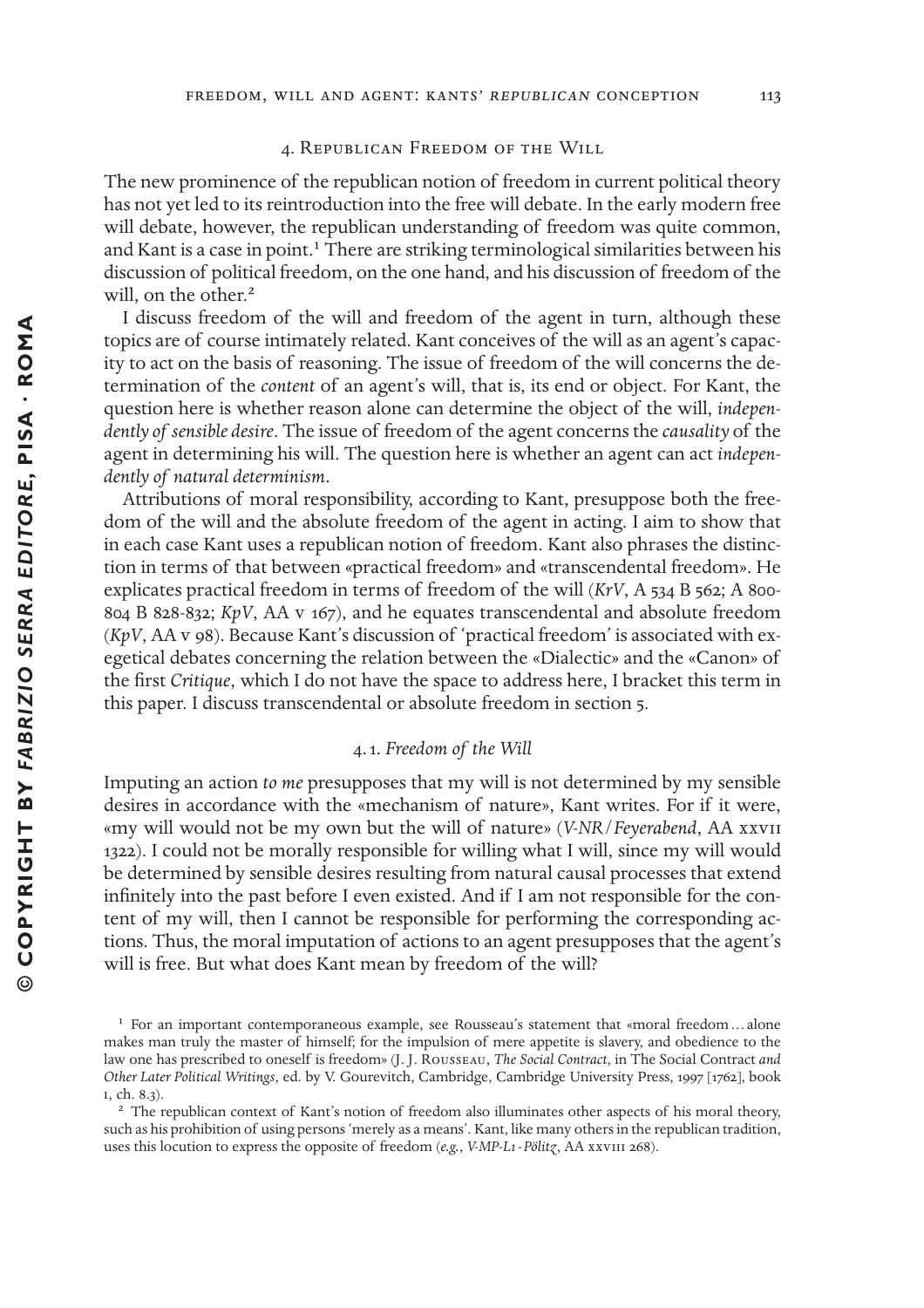Kant describes freedom of the will in terms of the republican contrast between independence and dependence, freedom and slavery, being one's own master and being subservient to another. He consistently conceives of the 'freedom' of the will, formulated negatively, as its 'independence' from sensible impulses. In the *Critique of Pure Reason*, for example, Kant defines it as the «independence of the will from being compelled by impulses of sensibility» (*KrV*, A 534 B 562; also A 802 B 830).

Note the remarkable similarity between this description of freedom of the will and Kant's description of freedom in the «Doctrine of Right», quoted above, as «independence from being compelled by another's choice». In both cases, he defines freedom as «independence» (*Unabhängigkeit*) from «being compelled» (*Nötigung*) by *another* (by another person, or by sensibility, respectively).

Note also that Kant does not contrast freedom of the will to coercion as such. His definition makes freedom of the will compatible with citizens of a republic being coerced by the laws they have given themselves (*MS*, AA vi 231) and with the «self-coercion» of the virtuous agent (*MS*, AA v1 231, 379, 394). Nor does Kant define freedom of the will in terms of a denial of natural determinism or sensible desires, but rather in terms of the will's *independence* from the latter – and saying that x is independent of y does not imply the denial of y. Nor, finally, does Kant contrast freedom to the absence of choice. The relevant contrast is between freedom of the will and the will's being subordinated to sensible desire.

The will, on Kant's definition of it, is the capacity to act on the basis of reasoning. This explains why Kant sometimes *equates* the will and practical reason (*e.g.*, *GMS*, AA iv 412) and at other times speas of reason *determining* the will, namely when the capacity is exercised and what is willed is indeed determined by reason. In the *Groundwork*, he defines the will as «the capacity to act on the basis of the representation of laws, that is, of principles» (*GMS*, AA Iv 412, cf. 427). This definition includes reasoning from moral and prudential principles. To mention one of Kant's examples of the latter: the prospect of surgery feels extremely disagreeable, but on the basis of practical reasoning someone may decide to undergo it nevertheless (*KpV*, AA v 61). In this example, the agent reasons from the principle of promoting his long-term health. He uses practical reason *in the service* of his desire for long-term health.

The idea that the will is *free* should be understood in contrast to the idea that practical reason *merely serves* as a means for the satisfaction of desires. Negatively formulated, it is the idea that the will can be determined *independently* of sensible desires and impulses. Positively formulated, it is the idea that practical reason has principles of its own (viz., moral principles) that can determine the will. Of course, the idea that the will *can* be determined by moral principles does not imply that it *will* be. The human will is affected by sensible incentives, and moral principles hence present themselves as imperatives that state how humans *ought* to act. As Kant puts it in the *Critique of Pure Reason*:

The [will] that can be determined independently of sensible impulses, thus through motives that can be represented only by reason is called the *free will* [ *freie Willkür*].

(*KrV*, A 802 B 830)

In the *Groundwork*, Kant uses the notion of 'autonomy' as a property of the will to express the positive understanding of freedom. He asks: «What, then, can freedom of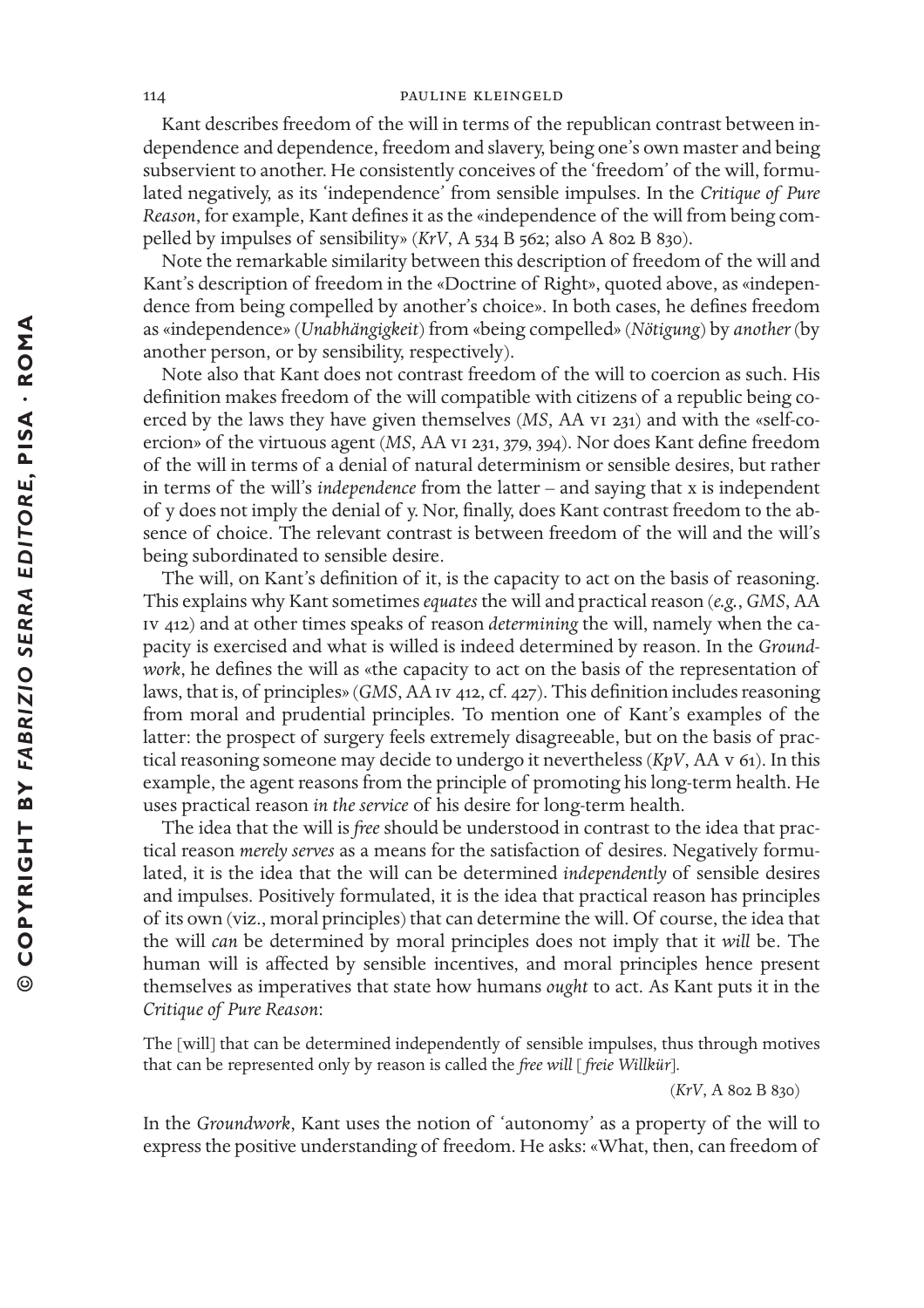the will be other than autonomy, that is, the property of the will to be a law to itself?» (AA iv 447), and he claims that «freedom and the will's own legislation are both autonomy and hence reciprocal concepts» (*GMS*, AA iv 450). Kant also expresses this idea in the *Critique of Practical Reason*, again in terms of the republican notion of freedom as independence:

[the will's] *independence* [from desired objects] is freedom in the *negative* sense; whereas [the will's] *own legislation* is freedom in the *positive* sense, [*i.e.*, the legislation] of pure and, as such, practical reason. (*KpV*, AA v 33)

The reason for believing that the will is indeed free in this sense, according to Kant, is our consciousness of moral obligation, as mentioned in 2. 2 above. The belief that morality unconditionally requires certain ways of acting, even if they run counter to all of the agent's sensible desires, gives us grounds for believing (without knowing) that these moral imperatives stem from pure practical reason itself  $-$  that is, for believing that the will «is a law to itself» rather than merely serving sensible desire.

In light of Kant's identification of the will with practical reason, his defense of the *freedom* of the will turns out to be the counterpoint to Hume's assertion that «reason is and ought only to be the slave of the passions».<sup>1</sup> Kant asserts that we are justified in assuming that practical reason is *free* rather than the *slave* of inclinations.2

Hence it is not surprising that we do indeed find statements where Kant explicitly denies what Hume asserts. In the section «On Freedom» in the *Lectures on Metaphysics Mrongovius* (1782-1783), for example, Kant reportedly said:

If reason discerns what is really good, or specifies the ends, then it looks after its own interest and is the master/mistress.<sup>3</sup> If it merely devises a good means for the sake of the end that arises from inclination, then it merely looks after the interest of inclination and is the slave.

(*V-MP*/*Mron*, AA xxix 899)

And a few pages later:

If in the use of our will we have regard only for our empirical happiness, then … inclination reigns, determines the end, and reason is the slave who must provide the means. But morality says that … reason alone must be the master (*Herr*). (*V-MP*/*Mron*, AA xxix 901)

Kant here describes the *free* will as a will that is independent from sensibility and subject to laws of reason rather than inclination. He does not seem to reverse Hume's image by claiming that reason ought to enslave sensibility. Reason should be the 'master', but this master is described as an enlightened 'autocrat' who rules in accord-

<sup>3</sup> Both translations are possible here; Kant uses the feminine '*domina*' (and 'serva') because the German word '*Vernunft*' is feminine.

<sup>&</sup>lt;sup>1</sup> D. Hume, *A Treatise of Human Nature*, ed. by D. F. Norton, M. J. Norton, Oxford, Oxford University Press, 2007 [1739-1740], 2.3.3.4.

<sup>&</sup>lt;sup>2</sup> The term 'passion' in translations of Kant's work is reserved for *Leidenschaft*, which means something like an obsession. The counterpart to Hume's 'passions', in Kant's work, are terms like 'sensible impulses', 'desires', or 'inclinations'.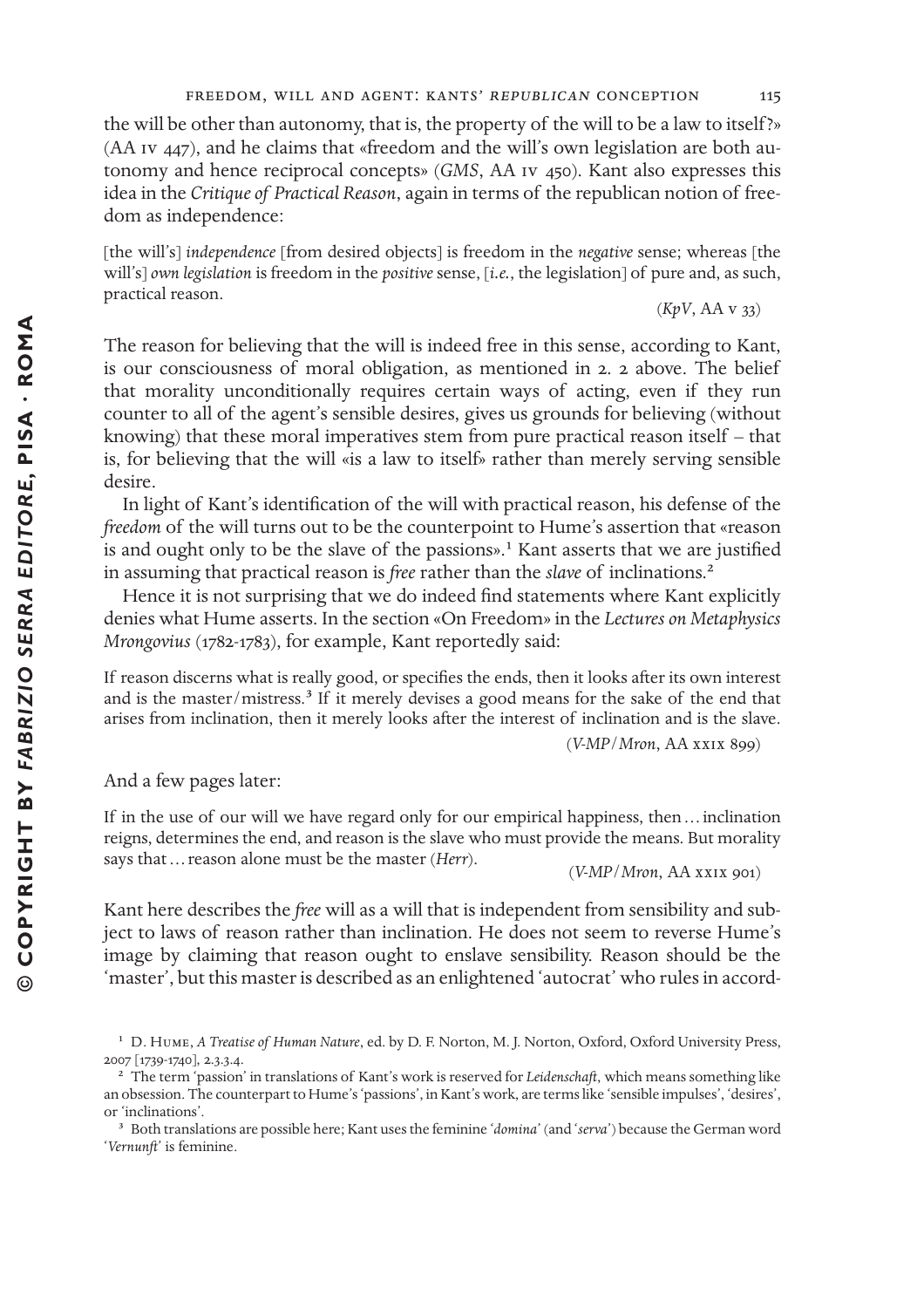ance with moral principles, rather than as a capricious despot (*MS*, AA vi 383; cf. *V-Mo*/*Mron*, AA xxvii 1510).

In short: the vocabulary we find in Kant's discussion of the 'freedom' of the will is the republican terminology of independence versus dependence, being one's own master versus being enslaved, autonomy versus heteronomy, living under one's own laws versus living under the rule of a despot. A free will is a will that is a law to itself rather than being subject to the «despotism of desires» (*KU*, AA v 432). And given Kant's conception of the will as the capacity to act on the basis of reasoning, a free will is a will that is subject to principles of practical reason itself.

This also explains why the cases in which Kant *exempts* human beings from moral responsibility are not cases of external coercion or lack of alternative possibilities. Rather, they are cases in which human beings are not in full possession of their rational capacities. Kant's own examples are very young children and those who suffer from severe psychiatric illnesses (*Anth*, AA vii 213-214, *V-MP-L1*/*Pölitz*, AA xxviii 182, 254). Their will is not free but subordinated to something else: impulses and inclinations, or a delusion resistant to rational correction.

# 4. 2. *Further Advantages of the Republican Reading*

Providing a complete discussion of Kant's account of freedom of the will lies beyond the scope of this article, but two examples may serve as initial illustrations of how the republican reading can help solve (or dissolve) the notorious interpretive problems mentioned in section 2. 3 above.

First, recall Kant's cryptic statement that a free will is a will under moral laws, which gave rise to the so-called Reinhold-Sidgwick objection and the problem of responsibility for bad actions. In light of the analysis above, the statement turns out simply to express the core republican conception of freedom as living under one's own laws rather than under heteronomous dictates. If moral laws are the will's *own* laws, as Kant indeed argues, then a will that is subject to (or 'under') moral laws is indeed a free will. Moral laws are not alien impositions on the will; rather, the will «is a law to itself» (*GMS*, AA iv 440, 447); it is *free* in the republican sense of the term. But this does not imply that a free will is always a *good* will. Being *under* a law means that one *ought* to obey it, not that one *will*.

Thus understood, Kant's statement does not imply that agents bear no responsibility for immoral actions. Consider the analogical case of the political freedom of citizens in a republic. Their political freedom consists in their living under their own laws. They live *under* their own laws, though: they are subject to them, meaning that they ought to obey them. When they do not obey them, their crimes can be imputed to them. Analogously, a free will is a will under moral laws, and an evil will is no less free than a good will. There is no reason to think that evil cannot be imputed, and the Reinhold-Sidgwick problem does not emerge. Thus, the republican background of Kant's notion of freedom illuminates not only the fact that Kant expresses freedom of the will in terms of its 'independence' from sensible desire, but also his otherwise enigmatic identification of a will 'under moral laws' with a 'free' will.

In substance, this response to the Reinhold-Sidgwick objection is in line with what Henry Allison, drawing on a sentence in the *Religion* (*RGV*, AA vi 23-24), has influen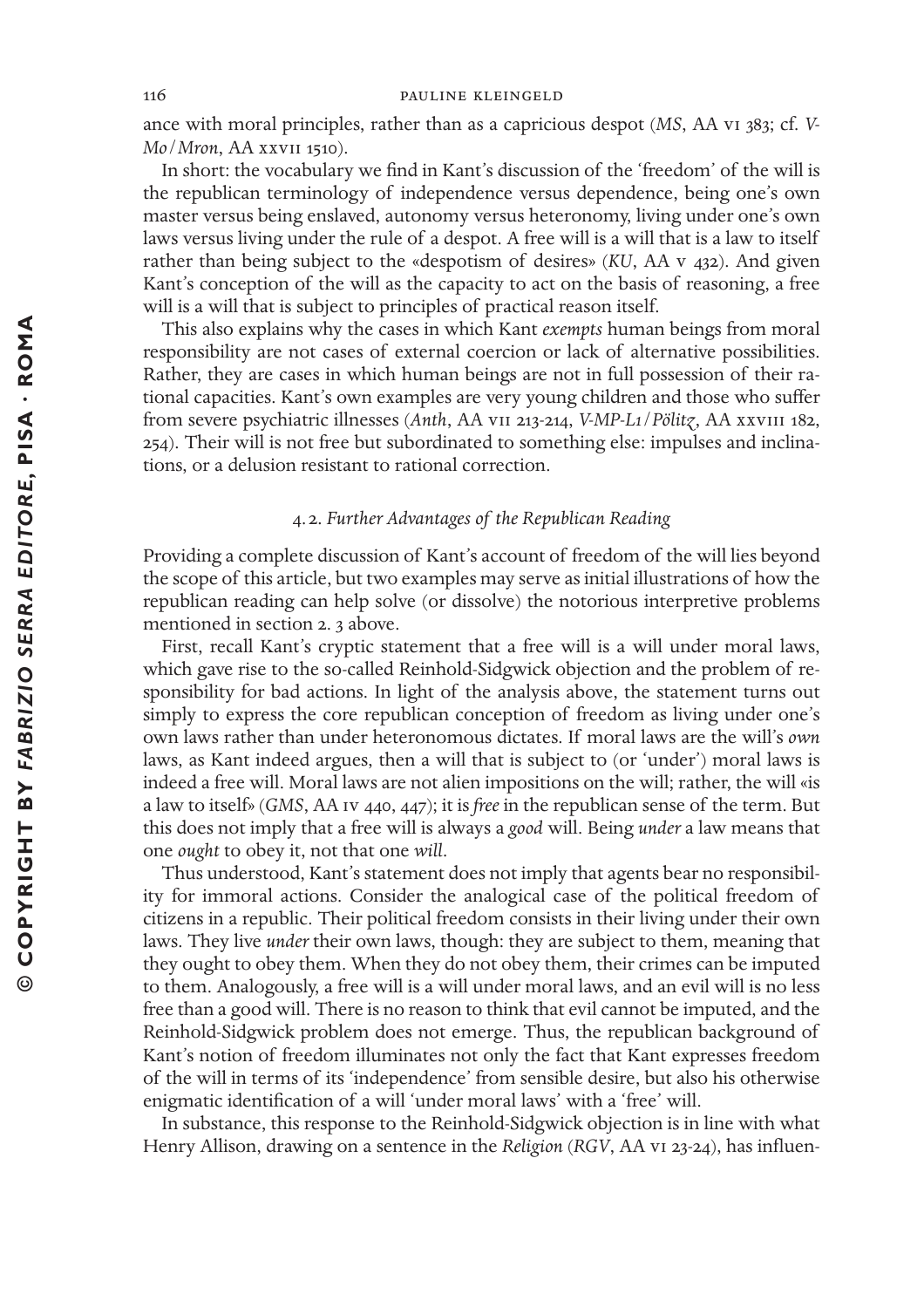tially called Kant's «Incorporation Thesis».<sup>1</sup> This is the thesis that «an incentive can determine the will only insofar as it has been incorporated [by the agent] into a maxim».<sup>2</sup> Put differently, it is the thesis that sensible desires do not by themselves (necessarily, automatically) determine the will. Allison rightly presents this thesis as a feature of Kant's general account of rational agency, but it is important to recognize that the sentence on which he draws is actually Kant's description of the *freedom of the will*, that is, its independence from sensible desire: «Freedom of the will has the characteristic, entirely peculiar to it, that [the will] cannot be determined by an incentive to an action except *insofar as the human being has incorporated [the incentive] into his maxim*» (*RGV*, AA vi 23-24).

Second, the fact that Kant uses a republican notion of freedom also explains his statement that freedom of the will should not be defined in terms of the *choice* of whether to act morally or immorally (*MS*, AA vi 226). Again, compare the analogical case of political freedom. The freedom of citizens in a republic does not consist in the choice of whether to obey or disobey the laws. Citizens *can* disobey the laws, of course, and many do. But thisis not what their political freedom consistsin: it consists in the fact that they live under their own laws. By analogy, freedom of the will does not consist in the capacity to decide whether or not to obey the laws of morality. Human agents have this capacity, of course, and many do disobey. But the freedom of their will consists in its independence from sensibility and its living 'under' laws of reason (*MS*, AA vi 226-227).

These two examples indicate that a 'republican' reading of Kant's notion of freedom of the will can be hermeneutically fruitful. Both statements, which have long puzzled Kant's readers, now make straightforward sense.

# 4. 3. *A Brief Note on the Word 'Will'*

I should add a brief explanation of why I use 'will' throughout this essay rather than using diterent translations for Kant's terms *Wille* and *Willkür*. The reason is that Kant goes back and forth in using these terms and does not clearly distinguish them until the *Metaphysics of Morals.*

In the *Critique of Pure Reason*, Kant uses both *Wille* and *Willkür*; moreover, he sometimes uses *Vernunft* where he later uses *Wille* in the *Groundwork*. In the *Groundwork*, he uses almost exclusively the notion of *Wille* (dozens of times), using *Willkür* only twice (*GMS*, AA Iv 428, 451), and not, it seems, to mark a distinction in meaning. In the *Critique of Practical Reason*, Kant uses both *Wille* and *Willkür* without consistent difference in meaning. For example, he goes back and forth several times between «determining ground *der Willkür*» and «determining ground *des Willens*» at v 22-24. In the *Religion*, he uses *Willkür* to refer to the human will and *Wille* to refer to the will of God. Exceptions here are the expressions 'good will', 'evil will', and 'general will' (in the political sense), for which he uses *Wille*.

In the *Metaphysics of Morals*, Kant explicitly distinguishes between *Wille* and *Willkür*. He writes that *Wille* is the legislative faculty or practical reason itself, insofar as it can serve as the determining ground of *Willkür*; *Willkür* is the elective will or the faculty of choice, including the choice of maxims (*MS*, AA vi 213, 226).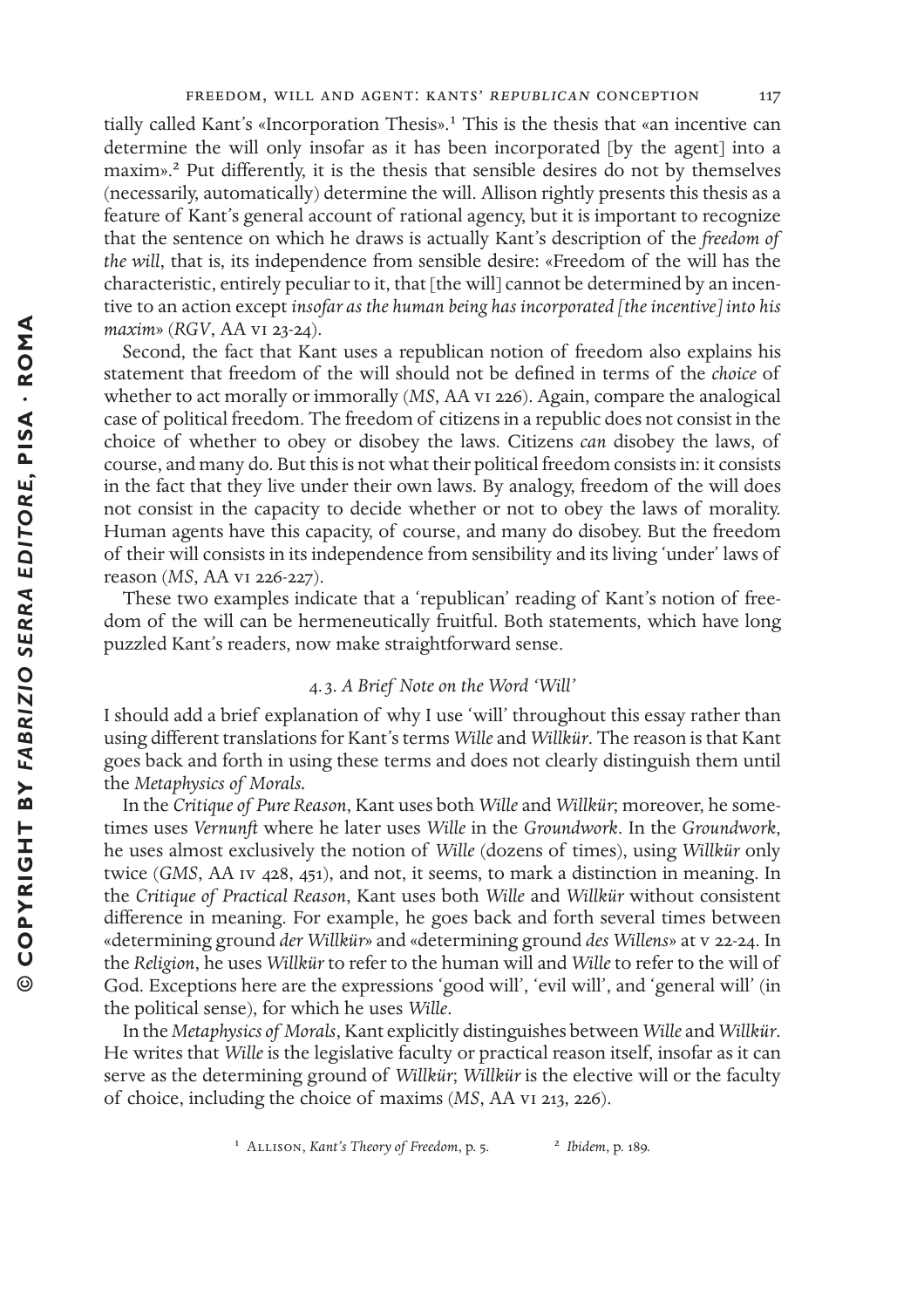This distinction between *Wille* and *Willkür* does not match Kant's usage in the earlier texts, as the overview above makes clear. To add one salient example: the *Groundwork*'s doctrine of freedom as the 'autonomy' of the will, which he there phrased in terms of the *Wille*'s being «a law to itself» (*GMS*, AA iv 440), cannot be articulated in the terminology of the *Metaphysics of Morals.* Indeed, he there speas of the *Wille*'s being a law to the *Willkür* (*MS*, AA vi 213), stops speaking of the «autonomy» of the will, and claims that the *Wille* «can be called neither free nor unfree» (*MS*, AA vi 226).

Because I focus mostly on Kant's publications of the 1780s, given the interest in Kant's reconciliation of freedom and natural determinism, I use 'will' throughout. This avoids unnecessary confusion and preserves the ambiguities of Kant's own terminology during this decade.

# 5. Natural Determinism and Republican Freedom of the Agent

Imputing an action *to me* presupposes not only that my will is free in the sense explained above but also that I can act freely. It requires my 'absolute' or 'transcendental' freedom, for if my phenomenal actions were merely the result of natural causal deterministic processes, then they would not be under my control. In that case, I would be no more morally responsible for my actions than the turnspit is morally responsible for turning (see  $2.2$ ).<sup>1</sup> This raises the question of *whether and how* my absolute freedom is compatible with the natural causal determinism of the phenomenal world in which my actions appear. As explained above in section 2. 3, Kant's answer is generally viewed as inconsistent.

In developing his account of the absolute or transcendental freedom of the agent, Kant again uses the republican notion of freedom as independence. He describes absolute freedom negatively as the power to «produce something independently of those natural causes» (*KrV*, A 534 B 562). He describes it positively as «absolute selfactivity» (*KrV*, A 418 B 446), as the «power (*Vermögen*) to begin a state (*Zustand*) of oneself (*von selbst*)» (*KrV*, A 533 B 561), or as a «spontaneity that can start to act of itself, without needing to be preceded by another cause that in turn determines it to action according to the law of causal connection» (*KrV*, A 533 B 561). These and similar descriptions elsewhere are couched in terms of the familiar republican contrast between independence and dependence, between the power to act by oneself and subjection to the power of another, although here the 'other' is not another human being but natural causality. But it is not immediately clear what this free activity amounts to.

Conceptually speaking, the republican notion of freedom as independence makes absolute freedom compatible with natural determinism: saying that one thing is independent of another does not entail denying the other. It says nothing about *how* they can go together, however, and this is the harder question. It might seem that

 $1$  Pereboom argues that Kant is mistaken about this because even if one is causally determined to do bad things, and even if it is therefore «false that one *ought* not to do so», one's actions are «still morally wrong» (D. PEREBOOM, *Kant on Transcendental Freedom*, «Philosophy and Phenomenological Research», LXXIII, 3, 2006, pp. 537-567 (562). Pereboom leaves unclear, however, in what (Kantian) sense one's actions can be morally wrong if one bears no moral responsibility whatsoever.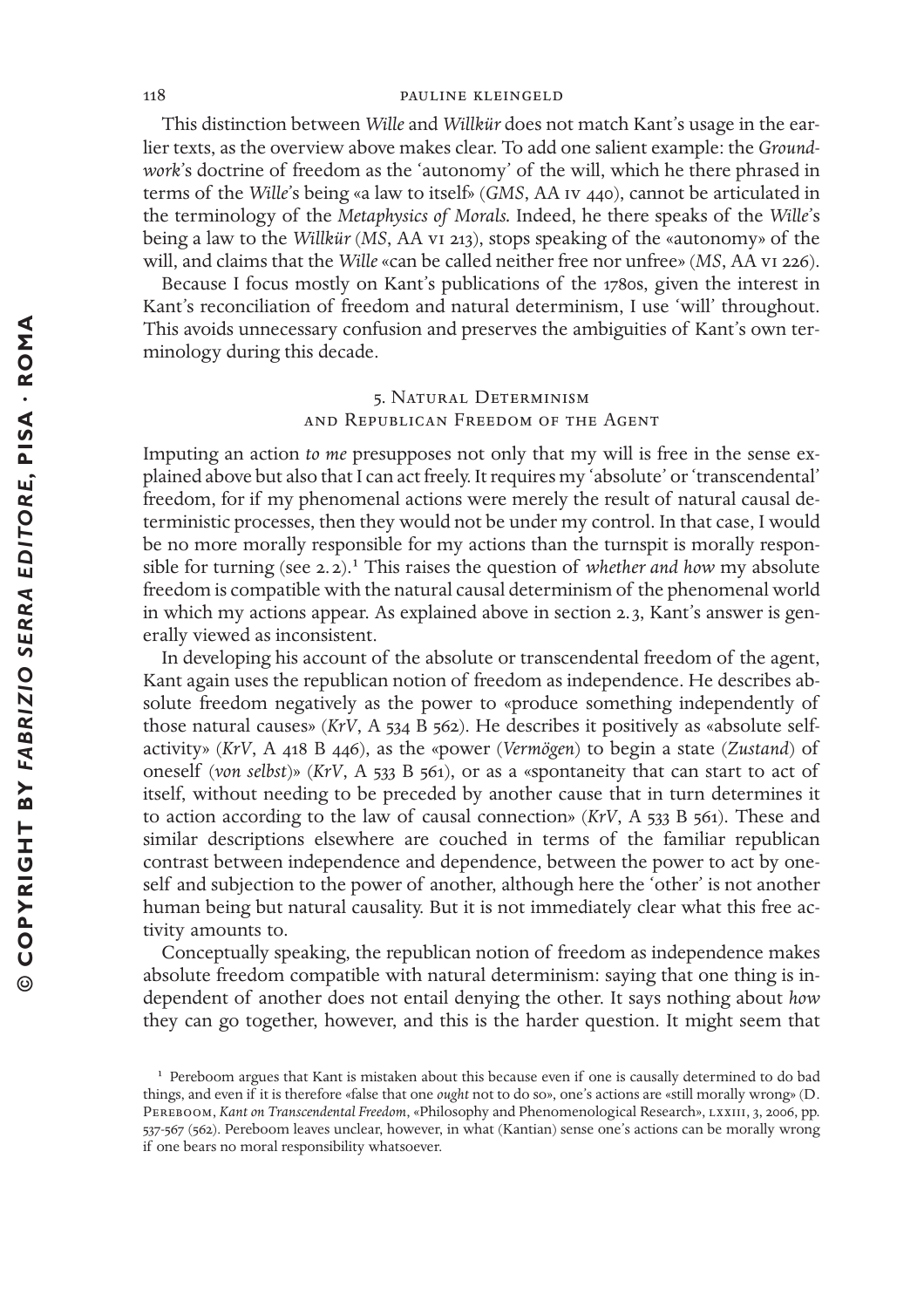human beings simply *cannot* act independently from phenomenal natural determinism if their future actions can be calculated.

The republican background of Kant's notion of absolute freedom makes it easier, however, to recognize the internal structure of his transcendental idealist version of compatibilism. As long as one conceives of absolute freedom as the power to intervene in phenomenal causal chains or choose between alternative phenomenal options, the idea of freedom does indeed have problematic implications. But Kant does not describe absolute freedom in that way. Instead, he describes it as the noumenal agent's power to *adopt his maxims independently of natural determinism*, and he describes these maxims as *grounding the entire series* of an agent's phenomenal actions. This suggests a solution to the remaining problems mentioned in section 2. 3, or so I will argue.

I presuppose the background provided above, especially concerning the guiding thought of transcendental idealism and concerning Kant's claim that morality gives us reason for believing (without knowing) that we have absolute freedom. I first focus on Kant's description of the relation between phenomenal actions, empirical regularities, and noumenal character in the context of moral responsibility attributions. This serves to clarify what Kant *means* by absolute freedom (5. 1). I then argue that this analysis sheds new light on his reconciliation of absolute freedom and natural determinism  $(5.2)$ .

# 5. 1. *Phenomenal Actions, Empirical Character, and Noumenal Ground*

In discussing the Third Antinomy in the *Critique of Pure Reason*, Kant presents a threefold analysis of human agency. He distinguishes between an agent's (1) *phenomenal actions*, (2) *empirical character*, and (3) *noumenal character*.

Kant writes that a human being's phenomenal actions make it possible to discern his «empirical character». This term refers to the regularity in his behavior. Kant also calls empirical character the «law of [his] causality» and states that it can be «cognized (*erkannt*) on the basis of experience», that is, on the basis of patterns in the person's phenomenal actions ( $KrV$ , A 540 B 568).<sup>1</sup> Knowledge of the agent's empirical character, in combination with other empirical laws and conditions, makes it possible to explain his past behavior and to predict – in principle, though not necessarily in practice2 – his future behavior (*KrV*, A 539 B 567, A 549-550 B 577-578, *KpV*, AA v 99).

The agent's assumed noumenal character cannot be cognized (by definition), nor can it play any role in the natural causal explanation of actions (*KrV*, A 546 B 574). But, Kant suggests, when we impute an action to an agent and evaluate it morally, we conceive of the agent as acting on the basis of certain «subjective principles of his will» (*KrV*, A 549 B 577), and we evaluate these assumed underlying principles. In the*Ground*work and elsewhere, Kant calls these principles «maxims» (cf. *GMS*, AA Iv 400n., 421n.).

<sup>&</sup>lt;sup>1</sup> Allison claims that Kant understands empirical character as an agent's set of beliefs, desires, and intentions, including «reasons» as «empirical causes» (Allison, *Kant's Theory of Freedom*, pp. 5, 31-33, 49), but this claim does not seem to be supported by the texts.

<sup>&</sup>lt;sup>2</sup> That complete and accurate prediction is impossible in practice is obvious, and not only because of our complex physiology and psychology. Human behavior is influenced by hard-to-predict factors such as the weather, flying insects, and other humans who are in turn similarly influenced by hard-to-predict factors.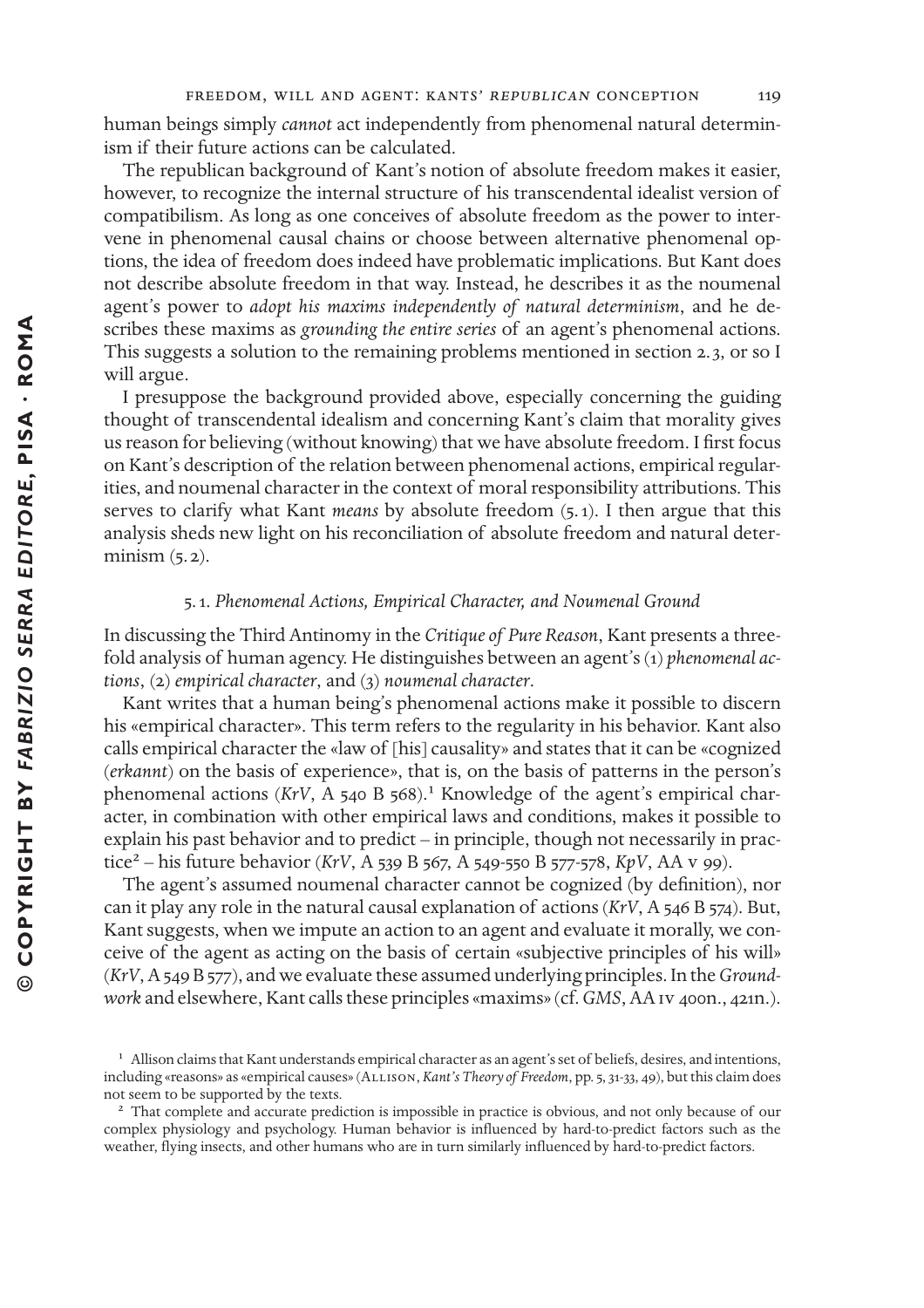He there clarifies that they are 'subjective' in the sense that they are the principles «in accordance with which the subject *acts*», as distinct from the 'objective' principles that state how he *ought* to act (421n.). The agent's maxims constitute his noumenal character, or, as Kant also callsit, his «moral character» (*Anth*, AA vii 285). Characterin this moral sense «refers to that property of the will, by which the subject binds himself to determinate practical principles that it has prescribed to itself unalterably through its own reason» (*Anth*, AA vii 292). Moral character can be good or evil, depending on the moral quality of one's maxims. For example, the ruthless Roman tyrant Sulla had (evil) character in this moral sense (*Anth*, AA vii 293).

Since we do not have cognitive access to other people's maxims (or to our own, for that matter), we are always fallible in attributing a particular moral character to an agent (*KrV*, A 551n. B 579n.), and we typically need more than one data point. A single instance of honesty may leave open whether the agent is acting on the maxim of honesty, or on the maxim of egoism (say, out of fear of being caught lying). Thus, we generally attribute specific action principles to agents on the basis of *patterns* we observe in their actions, that is, on the basis of their empirical character (*KrV*, A 540 B 568; A 549 B 577; *RGV*, AA vi 20; see also section 2).

Rather than targeting the agent's phenomenal behavior as such, therefore, moral imputation and evaluation target the agent qua noumenal ground of this behavior who is responsible for his assumed *underlying maxims*. For example, we would not blame a person if we believed that his behavior resulted, say, from involuntary spasms. When we blame someone, we do so on the assumption that the action was intentional and performed on a morally impermissible maxim.

Moreover, Kant argues that when we impute phenomenal actions to an agent, we assume that *he* is responsible for adopting the maxims that underlie those actions. We assume that in adopting his action principles, *he* gave himself the particular moral character that underlies the corresponding patterns in his empirical behavior. This assumption presupposes that he was *free* in adopting these maxims. We assume, in Kant's terminology quoted above, that he adopted them by himself, of his own accord, independently of natural determinism, *qua* noumenon.<sup>1</sup>

Kant articulates a similar account in the *Critique of Practical Reason*. When we blame others for their phenomenal actions, he writes, we presuppose that they have freely adopted the reprehensible action principles that we attribute to them on the basis of empirical patterns of conduct. This is how he describes what is presupposed when we hold someone responsible (*verantwortlich*, *KpV*, AA v 100) for a string of bad actions:

This [viz., the blame] could not happen if we did not presuppose that everything that arises from his will (as every action intentionally performed undoubtedly does) has as its ground a free causality, which … expresses its character in its appearances (the actions); these actions, on account of the uniformity of conduct, make knowable a natural interconnection that does not, however, make the vicious constitution of the will necessary but is instead the consequence of the evil and unchangeable principles voluntarily adopted, which make him only more reprehensible and deserving of punishment. (*KpV*, AA v 100)

<sup>&</sup>lt;sup>1</sup> For a discussion of Kant's conception of the 'action' of substances, including the action of noumenal agents, as not necessarily being an event in time, see Watkins, *Kant and the Metaphysics of Causality*, ch. 4.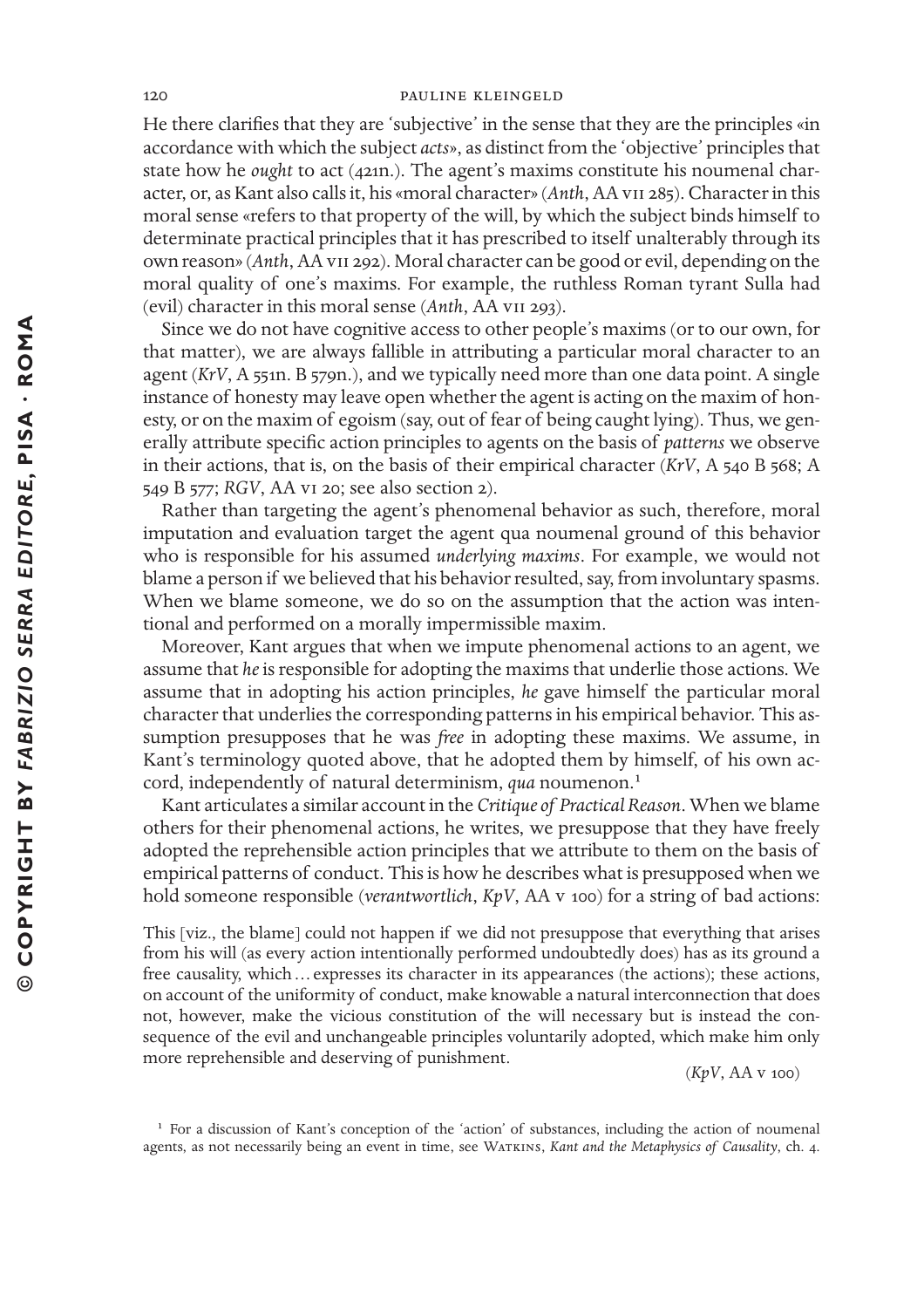In this passage, Kant again distinguishes between (1) appearing actions, (2) the characteristic empirical patterns they display («uniformity of conduct»), and (3) the «free causality» that is thought to underlie these patterns as their (noumenal) «ground»: the agent's will, characterized in terms of his voluntarily adopted evil maxims. The agent is considered to be responsible for his bad actions by virtue of his having freely adopted the maxims that underlie them. Thus, the agent is held responsible not for his individual phenomenal actions *qua* phenomena, but for having voluntarily adopted the action principles that *underlie* them as their ground.

In the quoted passage, Kant speaks of the agent's 'free causality' even though his maxims are evil. This underscores that he does not conceive of absolute freedom as an asymmetrical capacity for adopting morally good maxims only. Moral imputation presupposes the agent's absolute freedom even when he is assumed to have made bad use of it.

It is also important to note what Kant does not say. Nowhere does he describe noumenalfreedom asthe freedom to alter existing natural causal chains. And nowhere does he posit the existence of alternative phenomenal possibilities at a particular point in time. Rather, he describes the presupposed «free causality» of the agent by reference to his voluntary adoption of the *maxims* that constitute his moral character. He conceives of these maxims as *grounding the entire phenomenal chain* of the agent's actions, indeed «*everything* that arises from his will». This is crucial for understanding Kant's reconciliation of absolute freedom and natural determinism, to which I now turn.

#### 5. 2. *Reconciling Natural Determinism and Absolute Freedom*

We are now in a position to see the structure of Kant's reconciliation of the absolute freedom of the noumenal agent with the natural determinism of his phenomenal actions. The republican notion of freedom as independence enables Kant to locate the absolute freedom of the agent entirely on the noumenal side, in a way that a 'contracausal' understanding of freedom cannot. Recall that according to transcendental idealism, all phenomena, including appearing human actions, are subject to natural determinism, due to the mode of operation of our cognitive powers. Recall further that all phenomena – whether ships sailing down the river, beavers building dams, or humans telling lies – are thought to have 'things in themselves' as their unknowable ground. Only in the case of some phenomena, namely human actions, do we have any reason to make further assumptions about the unknowable «things in themselves» that ground them. This reason is our consciousness of moral obligation and our practice of moral imputation and evaluation (as explained above, 2. 2 and 5. 1), since they prompt us to conceive of ourselves and others as having the power to adopt maxims *independently* of natural determinism. Phenomenal actions are part of the realm of natural determinism, and as such they are never free.<sup>1</sup> But insofar as these actions can be regarded as stemming from the noumenal agent's adopted action principles, transcendental idealism makes it possible to impute his phenomenal actions *to him*.

 $<sup>1</sup>$  Appearing actions can be called 'free' at most in an indirect sense, namely insofar as they are regarded, in</sup> moral contexts, as resulting from the agent's use of his freedom (*KrV*, A 551-557 B 579-585; *V-Mo*/*Mron*, AA xxvii 1437; *RGV*, AA vi 170n.).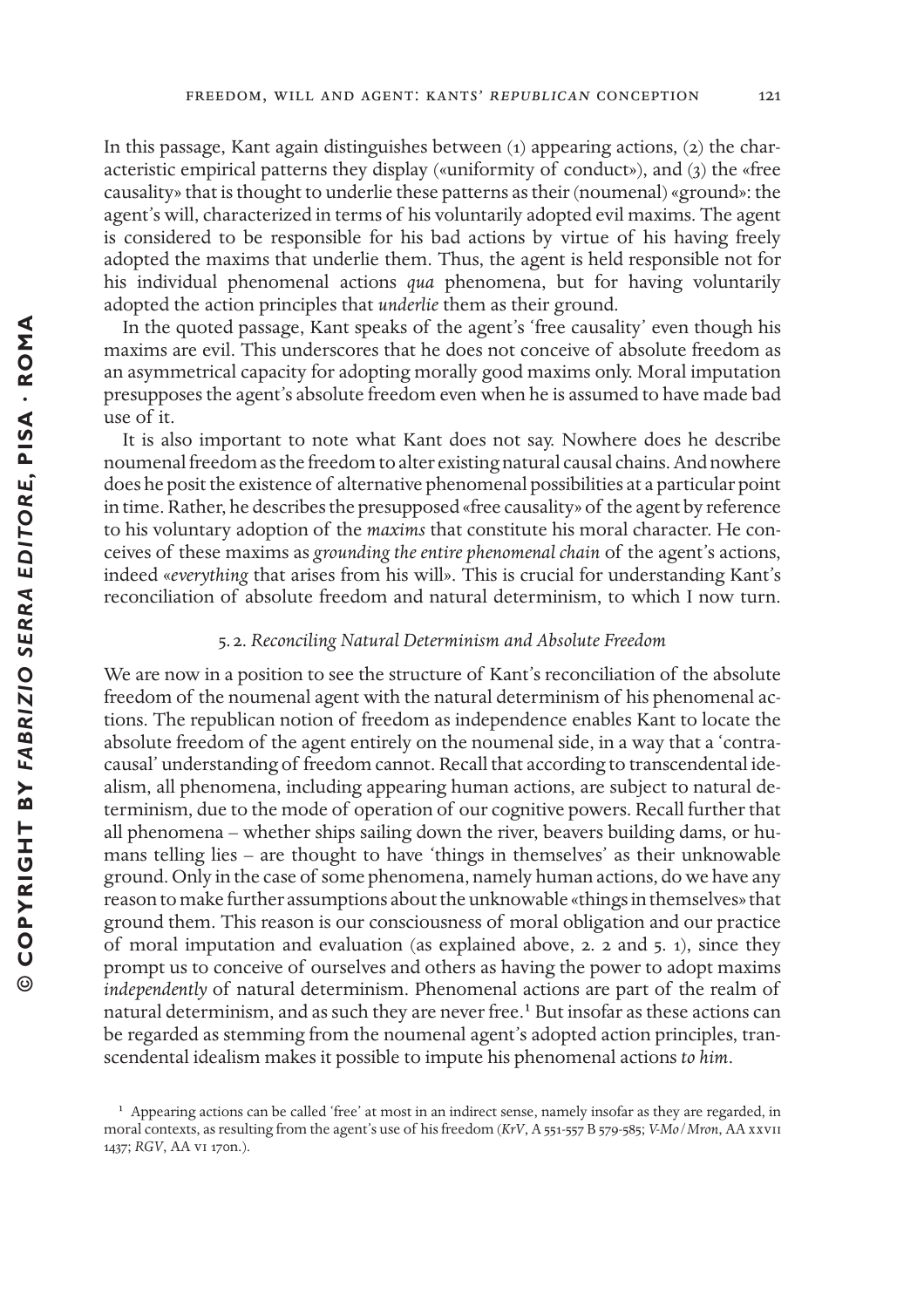This sheds new light on Kant's suggestion in the first *Critique* that the liar could have and ought to have acted differently. Had the liar adopted the maxim of honesty, he would have been an honest man. He would have displayed a pattern of honest actions, also in the case at hand. He *ought* to have adopted that maxim. But this means just that: he ought to have *adopted that maxim*. It does not mean that he could have or ought to have meddled with existing natural causal chains. His free activity consists entirely in his adopting his maxims. Had he adopted the maxim of honesty, his empirical conduct as a whole would *thereby* have been different, given that his maxims underlie his phenomenal actions as their ground. Hence «another intelligible character would have given another empirical one» (*KrV*, A 556 B 584).

This analysis also suggests that the relevant question is *not* how the liar could ever have been honest, considering that the deterministic universe was all lined up to cause his lie. Or, more generally, the question is *not* how noumenal agents can ever choose their character if natural determinism has already charted their life course for them. On Kant's conception as reconstructed here, these questions are ill conceived. Noumena are the («thought») things as they are in themselves, that is, in abstraction from the specific mode in which we cognize them as appearances. The phenomenal series is thought to *depend* on this noumenal ground. Thus, if the underlying thing in itself had constituted itself entirely differently, then, had we cognized this different thing, it would have appeared to us differently. Given the grounding relation between noumena and phenomena, if the liar had been an honest man (if he had made the maxim of honesty part of his moral character), then the patterns in his phenomenal conduct would have been different, and the universe would not have been lined up to produce the lie.<sup>1</sup> Had he adopted a different maxim, «the whole sequence of his existence as a sensible being» would have been different  $(KpV, AA V 98)$ .<sup>2</sup> As a result, the difficulties mentioned in  $2.3$  – concerning the possibility of avoiding future moral failure and the possibility of producing the proper causal histories of alternative phenomenal options – do not emerge.

*Why* did the liar adopt his bad maxim? How does Kant account for moral failure? It might seem that this question poses a new difficulty for Kant. His answer is clear, however: evil *cannot* be explained. Natural causal explanations can be given only within the realm of possible experience and in terms of natural causal laws (*GMS*, AA iv 459). The agent's adoption of his noumenal character lies outside this realm and hence beyond the reach of explanation.<sup>3</sup>

<sup>3</sup> Kant addresses many other follow-up questions that lie beyond the scope of the present essay, for example how to conceive of the possibility of moral self-improvement (*RGV*, AA vi 44-53).

<sup>&</sup>lt;sup>1</sup> For a reply, along similar lines, to the related worry that an agent's giving himself one noumenal character rather than another implies his ability to determine the phenomenal past at will, see T. ROSEFELDT, *Kants Kompatibilismus*, in *Sind wir Bürger zweier Welten? Freiheit und moralische Verantwortung im transzendentalen Idealismus*, ed. by M. Brandhorst, A. Hahmann, B. Ludwig, Hamburg, Meiner, 2012, pp. 77-109.

<sup>&</sup>lt;sup>2</sup> The following passage offers another instructive statement of Kant's view: «In this regard, a rational being can rightly say of every unlawful action he performs that he could have omitted it, even though, as appearance, it is sufficiently determined in the past and, in that respect, is unavoidably necessary; for *this action*, with all the past that determines it, *belongs to a single phenomenon of his character, which he gives to himself*, and in accordance with which he imputes to himself, as a cause independent of all sensibility, the causality of those appearances» (*KpV*, AA v 98, emphasis added).